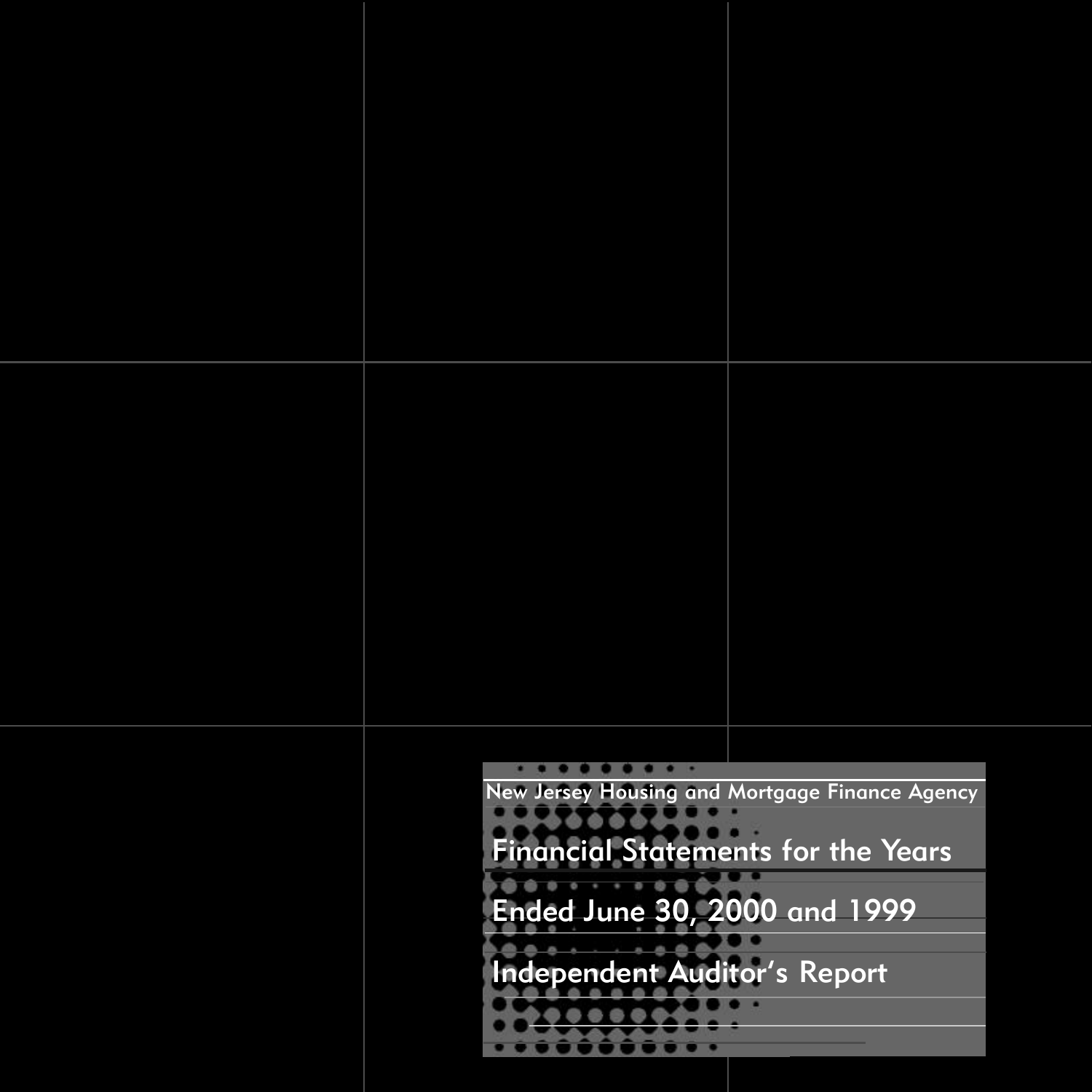# TABLE OF CONTENTS

Page

| <b>INDEPENDENT AUDITORS' REPORT</b> |                |
|-------------------------------------|----------------|
| <b>BALANCE SHEETS</b>               | $\overline{2}$ |
| <b>INCOME STATEMENTS</b>            | 3              |
| STATEMENTS OF CASH FLOWS            | 4              |
| NOTES TO FINANCIAL STATEMENTS       | $5-22$         |
| <b>SCHEDULES 1-4</b>                | $23 - 28$      |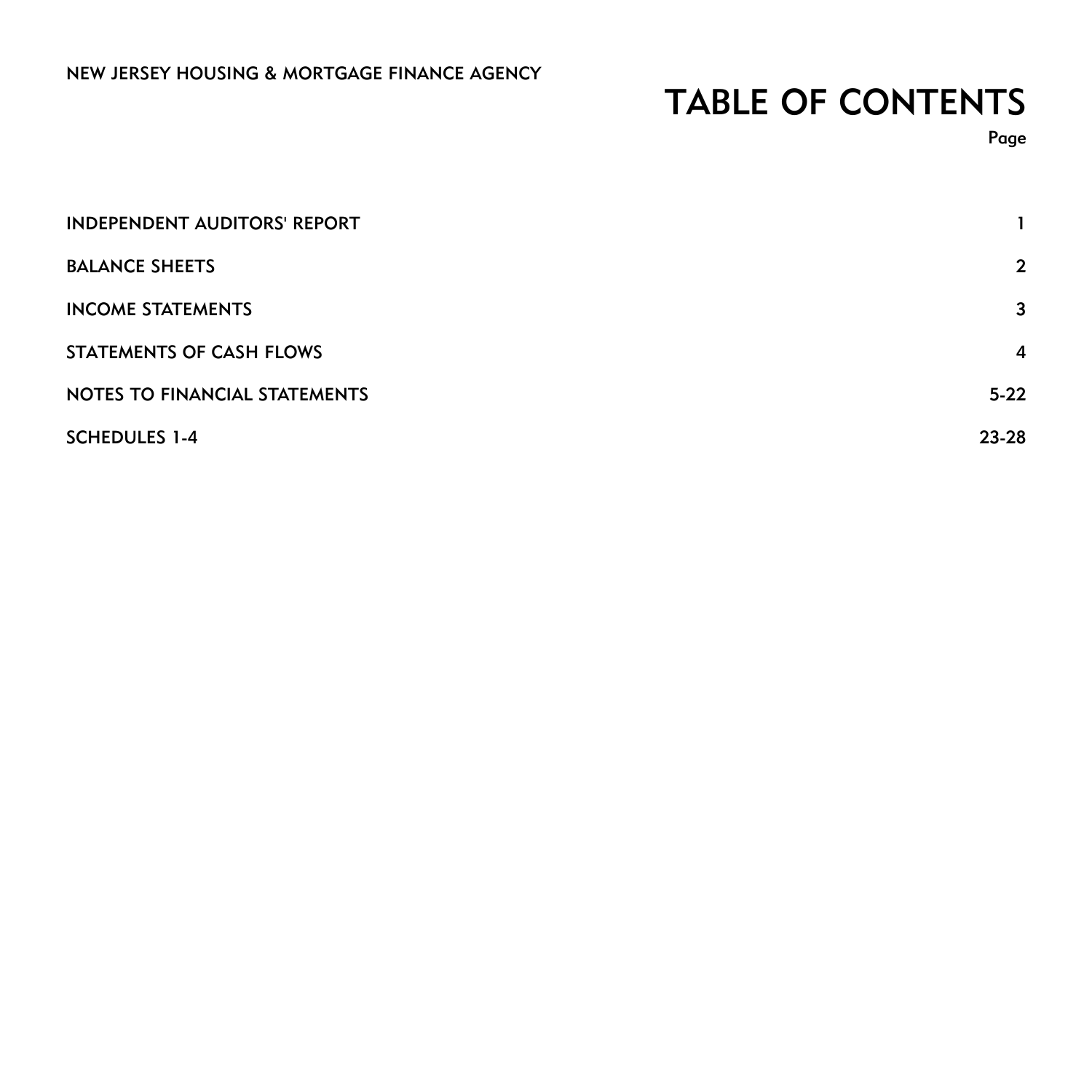

# INDEPENDENT AUDITORS' REPORT

To the Agency Members New Jersey Housing & Mortgage Finance Agency Trenton, New Jersey

**Deloitte & Touche LLP** Telephone: (973) 683-7000 Two Hilton Court Facsimile: (973) 683-7459 P.O. Box 319 Parsippany, New Jersey 07054-0319

We have audited the accompanying balance sheets of the New Jersey Housing & Mortgage Finance Agency, which includes its whollyowned subsidiaries, the STAR Corporation and ABC Corporation (the "Agency"), a component unit of the State of New Jersey, as of June 30, 2000 and 1999, and the related statements of income and cash flows for the years then ended. These financial statements are the responsibility of the Agency's management. Our responsibility is to express an opinion on these financial statements based on our audits.

We conducted our audits in accordance with auditing standards generally accepted in the United States of America. Those standards require that we plan and perform the audit to obtain reasonable assurance about whether the financial statements are free of material misstatement. An audit includes examining, on a test basis, evidence supporting the amounts and disclosures in the financial statements. An audit also includes assessing the accounting principles used and significant estimates made by management as well as evaluating the overall financial statement presentation. We believe that our audits provide a reasonable basis for our opinion.

In our opinion, such financial statements present fairly, in all material respects, the financial position of the Agency as of June 30, 2000 and 1999, and the results of its operations and its cash flows for the years then ended in conformity with accounting principles generally accepted in the United States of America.

As discussed in Note 2 to the financial statements, the Agency adopted GASB Statement No. 31, *Accounting and Financial Reporting for Certain Investments and for External Investment Pools, in 1998.*

Our audit was conducted for the purpose of forming an opinion on the financial statements taken as a whole. The supplemental information, which is the responsibility of the Agency's management, presented in Schedules 1 through 4, is presented for purposes of additional analysis and is not a required part of the financial statements. Such information has been subjected to the auditing procedures applied in our audit of the financial statements and, in our opinion, is fairly stated in all material respects when considered in relation to the financial statements taken as a whole.

 $d\mathcal{L}$ 

September 1, 2000

**Deloitte** Touche Tohmatsu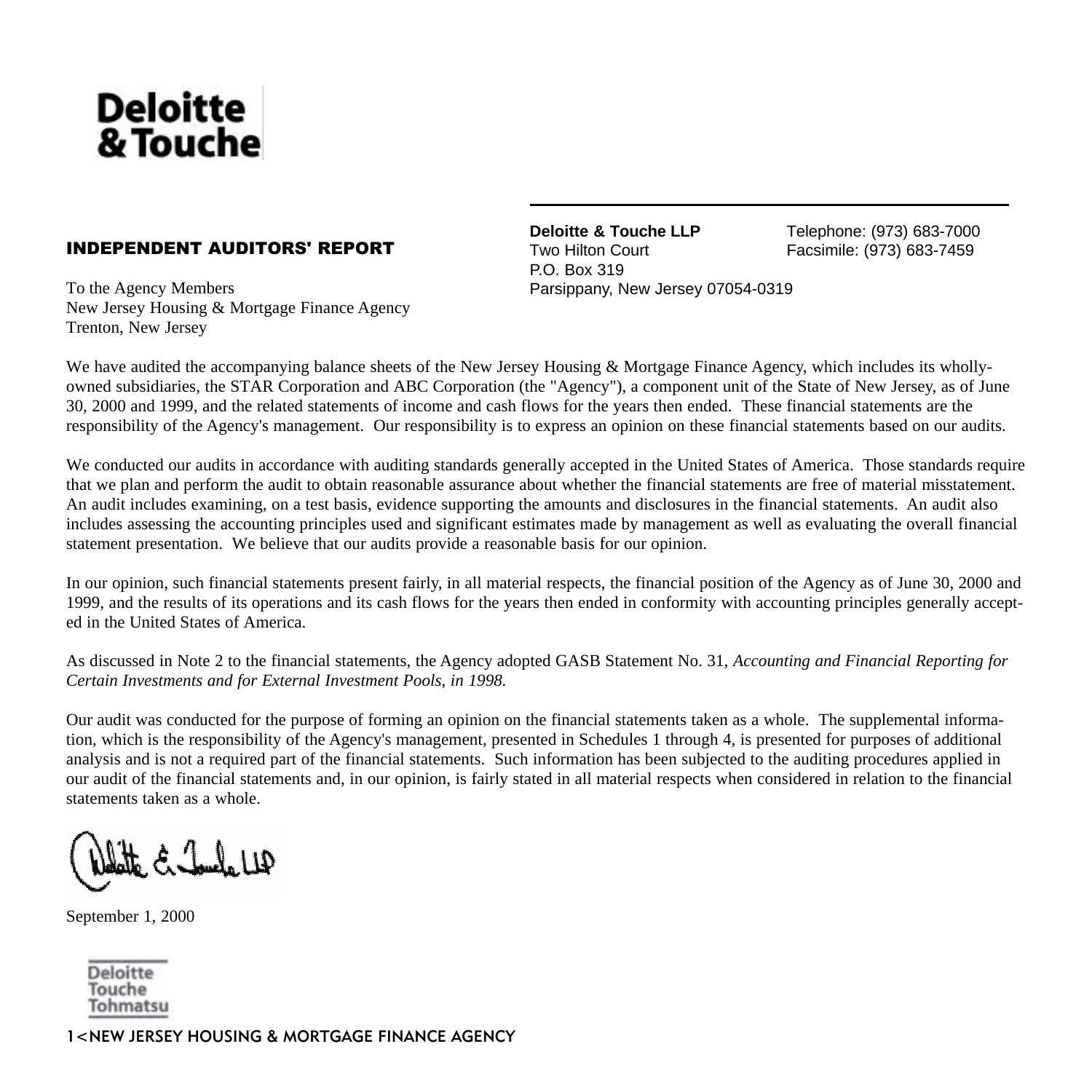#### **BALANCE SHEETS JUNE 30, 2000 AND 1999 (In Thousands)**

|                                                                                                                                             |                                           | <b>Bond and</b><br><b>Obligation Funds</b> |                               |               |                                        |                |                                    |                                |
|---------------------------------------------------------------------------------------------------------------------------------------------|-------------------------------------------|--------------------------------------------|-------------------------------|---------------|----------------------------------------|----------------|------------------------------------|--------------------------------|
| <b>ASSETS</b>                                                                                                                               | Single<br>Family<br>Mortgage<br>Component | Multi-<br>family<br>Housing<br>Component   | Administrative<br><b>Fund</b> |               | <b>STAR</b><br>Corporation Corporation | <b>ABC</b>     | 2000<br>Total                      | 1999<br>Total                  |
|                                                                                                                                             |                                           |                                            |                               |               |                                        |                |                                    |                                |
| Cash and cash equivalents - substantially restricted (Note 4)<br>Investments - substantially restricted (Note 4)<br>Interest in partnership | \$<br>41,727<br>306,181                   | $\mathbb{S}$<br>76,208<br>344,563          | \$<br>568,693<br>23,552<br>٠  | <sup>\$</sup> | 21                                     | \$<br>18<br>ä, | $\mathbb{S}$<br>686,667<br>674,296 | \$ 616,046<br>644,042<br>3,308 |
| <b>Escrow Deposits</b>                                                                                                                      | $\overline{a}$                            |                                            | ×.                            |               |                                        | 121            | 121                                | ×.                             |
| Accrued interest receivable on investments                                                                                                  | 4.617                                     | 4.571                                      | 474                           |               |                                        |                | 9.662                              | 8.307                          |
| Mortgage loans receivable - net (Note 5)                                                                                                    | 1.248.884                                 | 1,048,492                                  | 55,510                        |               |                                        |                | 2,352,886                          | 2,338,879                      |
| Debt service arrears receivable - net (Note 6)                                                                                              | 7,074                                     | 1,151                                      | 226                           |               |                                        |                | 8,451                              | 8,475                          |
| Interest receivable on construction advances and mortgages                                                                                  | ÷.                                        | $\sim$                                     | 1.675                         |               |                                        | ä,             | 1,675                              | 1,675                          |
| Due from loan servicers and insurers                                                                                                        | 4,135                                     |                                            | 40                            |               |                                        |                | 4,175                              | 3,690                          |
| Supplemental mortgages and other loans - net (Note 7)                                                                                       |                                           |                                            | 159,009                       |               |                                        |                | 159,009                            | 122,958                        |
| Fees and charges receivable                                                                                                                 | $\sim$                                    |                                            | ٠                             |               |                                        |                |                                    | 14                             |
| Deferred charges - bond issuance costs, net                                                                                                 | 9.112                                     | 7.069                                      | 4.167                         |               |                                        |                | 20.348                             | 21.738                         |
| Real estate owned                                                                                                                           | 3.349                                     |                                            | 313                           |               |                                        |                | 3.662                              | 3,841                          |
| Property, plant and equipment - net (Note 8)                                                                                                | ÷                                         | $\sim$                                     | 12,582                        |               | 5,659                                  | 818            | 19,059                             | 17,105                         |
| Other assets                                                                                                                                | 382                                       | 179                                        | 1,201                         |               | 80                                     | 1,233          | 3,075                              | 2,011                          |
| Due from other funds                                                                                                                        | ä,                                        | $\overline{\phantom{a}}$                   | 14,252                        |               | $\sim$                                 | $\sim$         | 14,252                             | 13,332                         |
| TOTAL ASSETS                                                                                                                                | \$1,625,461                               | \$1,482,233                                | \$<br>841,694                 | \$            | 5,760                                  | \$<br>2,190    | \$3,957,338                        | \$3,805,421                    |
| <b>LIABILITIES AND RETAINED EARNINGS</b>                                                                                                    |                                           |                                            |                               |               |                                        |                |                                    |                                |
| LIABILITIES:                                                                                                                                |                                           |                                            |                               |               |                                        |                |                                    |                                |
| Bonds and obligations - net (Note 9)<br>Due to Camden RCA Fund and 1997 Unsafe Building                                                     | \$1,477,925                               | \$1,266,923                                | \$                            | \$            |                                        | \$             | \$2,744,848                        | \$2,676,351                    |
| Demolition Bond Act Payable                                                                                                                 | ÷,                                        |                                            |                               |               |                                        | 1,233          | 1,233                              |                                |
| Accrued interest payable on bonds and obligations<br>Advances from the State of New Jersey for bond                                         | 20,700                                    | 15,664                                     |                               |               |                                        |                | 36,364                             | 34,305                         |
| and housing assistance                                                                                                                      |                                           | 1,779                                      | 25,559                        |               |                                        |                | 27,338                             | 30,937                         |
| Minimum escrow requirement                                                                                                                  |                                           | 8,228                                      | 456                           |               |                                        |                | 8,684                              | 8,551                          |
| Funds held in trust for mortgagors (Note 10)                                                                                                |                                           | 8.164                                      | 181,978                       |               |                                        |                | 190.142                            | 149,247                        |
| Mortgagor escrow deposits (Note 11)                                                                                                         |                                           | 7,235                                      | 187,456<br>28,315             |               |                                        |                | 194,691<br>28,315                  | 183,348<br>32,464              |
| Subsidy payments received in advance<br>Deferred revenues                                                                                   |                                           | $\sim$                                     | 2,445                         |               |                                        |                | 2,445                              | 4,140                          |
| Other liabilities                                                                                                                           | 1,366                                     | 1,148                                      | 5,884                         |               | 833                                    | $\overline{7}$ | 9,238                              | 9,794                          |
| Due to HUD                                                                                                                                  |                                           | 623                                        | ٠                             |               |                                        |                | 623                                |                                |
| Due to other funds                                                                                                                          | 5,824                                     | 4,824                                      | ÷,                            |               | 3,604                                  | ÷,             | 14,252                             | 13,332                         |
| <b>Total liabilities</b>                                                                                                                    | 1,505,815                                 | 1,314,588                                  | 432,093                       |               | 4,437                                  | 1,240          | 3,258,173                          | 3,142,469                      |
| RETAINED EARNINGS (Note 12):                                                                                                                |                                           |                                            |                               |               |                                        |                |                                    |                                |
| Restricted under bond and obligation resolutions                                                                                            | 119,646                                   | 167,645                                    |                               |               |                                        |                | 287,291                            | 287,964                        |
| Reserved for mandatory retirement of bonds and obligations                                                                                  |                                           |                                            |                               |               |                                        |                |                                    | 735                            |
| Reserved for certain bonds and obligations                                                                                                  |                                           |                                            |                               |               |                                        |                |                                    | 17.712                         |
| Appropriated administrative fund retained earnings                                                                                          |                                           |                                            | 135,375                       |               |                                        |                | 135,375                            | 135,374                        |
| Administrative fund retained earnings                                                                                                       | $\overline{a}$                            |                                            | 274,226                       |               | 1,323                                  | 950            | 276,499                            | 221,167                        |
| Total retained earnings                                                                                                                     | 119,646                                   | 167,645                                    | 409,601                       |               | 1,323                                  | 950            | 699,165                            | 662,952                        |
| TOTAL LIABILITIES AND RETAINED EARNINGS                                                                                                     | \$1,625,461                               | \$1,482,233                                | \$<br>841,694                 | \$            | 5,760                                  | \$<br>2,190    | \$3,957,338                        | \$3,805,421                    |

See notes to financial statements.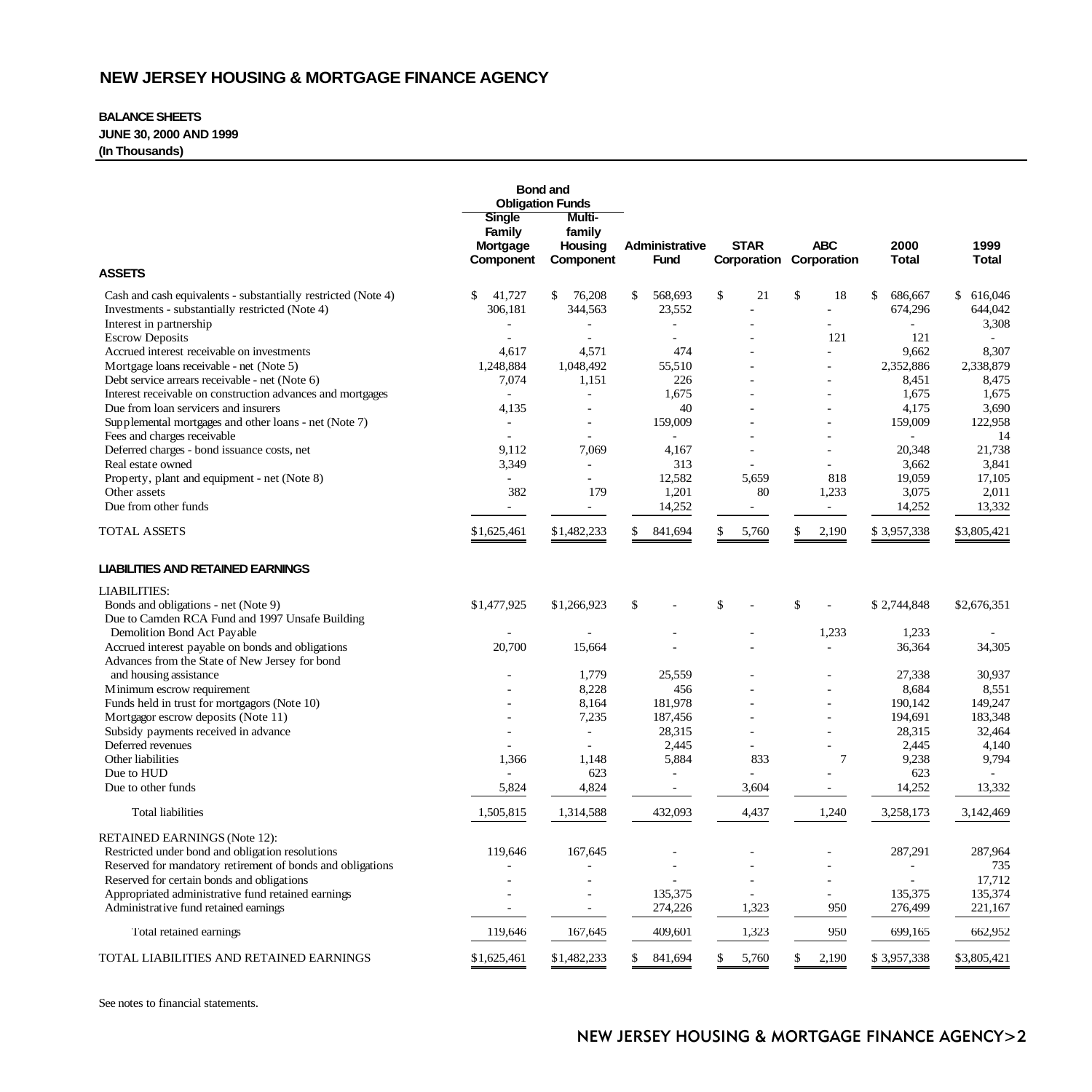#### **INCOME STATEMENTS**

#### **YEARS ENDED JUNE 30, 2000 AND 1999**

**(In Thousands)**

|                                                                   | <b>Bond and</b><br><b>Obligation Funds</b> |                                                                  |                                   |               |                                              |                          |               |
|-------------------------------------------------------------------|--------------------------------------------|------------------------------------------------------------------|-----------------------------------|---------------|----------------------------------------------|--------------------------|---------------|
|                                                                   | Single<br>Family<br>Mortgage               | <b>Multi-</b><br>family<br>Housing<br><b>Component Component</b> | <b>Adminis</b><br>trative<br>Fund | <b>STAR</b>   | <b>ABC</b><br><b>Corporation Corporation</b> | 2000<br><b>Total</b>     | 1999<br>Total |
| <b>OPERATING REVENUES:</b>                                        |                                            |                                                                  |                                   |               |                                              |                          |               |
| Interest income:                                                  |                                            |                                                                  |                                   |               |                                              |                          |               |
| M ortgage loans                                                   | \$<br>86,211                               | \$84,112                                                         | \$<br>6,546                       | \$            | \$<br>$\overline{\phantom{a}}$               | \$176,869                | \$181,338     |
| Investments                                                       | 24,229                                     | 21,374                                                           | 13,225                            |               |                                              | 58,828                   | 55,341        |
| Total interest income                                             | 110,440                                    | 105,486                                                          | 19,771                            |               |                                              | 235.697                  | 236,679       |
| Equity in earnings of partnership interest                        |                                            |                                                                  |                                   | 632           |                                              | 632                      | 509           |
| Fees and charges                                                  |                                            | 5.665                                                            | 6.962                             |               |                                              | 12.627                   | 12,750        |
| Other income - net                                                | 96                                         | 216                                                              | 5.049                             |               | 3                                            | 5,364                    | 750           |
| Unrealized (loss) gain in investment securities                   |                                            | (515)                                                            | (3,366)                           | $\frac{1}{2}$ | ٠                                            | (3,881)                  | (1,728)       |
| Total operating revenues                                          | 110,536                                    | 110,852                                                          | 28,416                            | 632           | 3                                            | 250,439                  | 248,960       |
| <b>OPERATING EXPENSES:</b>                                        |                                            |                                                                  |                                   |               |                                              |                          |               |
| Interest                                                          | 86,241                                     | 83,874                                                           |                                   |               |                                              | 170,115                  | 172,526       |
| Insurance costs                                                   | 1,637                                      | 440                                                              | 381                               |               | ä,                                           | 2,458                    | 2,721         |
| Servicing fees and other                                          | 4,333                                      | 283                                                              | 62                                |               | L,                                           | 4,678                    | 4,895         |
| Salaries and related benefits                                     | 1,817                                      | 4,899                                                            | 5,965                             |               | ä,                                           | 12,681                   | 12,419        |
| Professional services and financing costs                         | 259                                        | 866                                                              | 629                               |               | ä,                                           | 1,754                    | 1,371         |
| General and administrative expenses                               | 1,007                                      | 2,954                                                            | 1,526                             |               | ä,                                           | 5,487                    | 8,357         |
| Loss on sale of real estate owned                                 | 1,102                                      |                                                                  |                                   | ٠             | ÷.                                           | 1,102                    | 1,742         |
| Provision for loan losses (Note 2)                                | 2,641                                      | (3,665)                                                          | 3,777                             |               |                                              | 2,753                    | (278)         |
| Transfer of interest of Norman Towers to general partner (Note 2) | ÷,                                         |                                                                  | $\overline{\phantom{a}}$          | 3,883         | ä,                                           | 3,883                    |               |
| Other                                                             | $\overline{\phantom{a}}$                   | $\sim$                                                           | $\overline{\phantom{a}}$          | 519           | 304                                          | 823                      | 1,566         |
| Total operating expenses                                          | 99,037                                     | 89,651                                                           | 12,340                            | 4,402         | 304                                          | 205,734                  | 205,319       |
| OPERATING INCOME BEFORE EXTRAORDINARY ITEM                        | 11,499                                     | 21,201                                                           | 16,076                            | (3,770)       | (301)                                        | 44,705                   | 43,641        |
| EXTRAORDINARY ITEM (Note 3):                                      |                                            |                                                                  |                                   |               |                                              |                          |               |
| Loss on early extinguishment of debt                              | 4,585                                      | 4,804                                                            |                                   |               | $\overline{\phantom{m}}$                     | 9,389                    | 4,677         |
| Operating income after extraordinary item and before              |                                            |                                                                  |                                   |               |                                              |                          |               |
| operating transfers                                               | 6,914                                      | 16,397                                                           | 16,076                            | (3,770)       | (301)                                        | 35,316                   | 38,964        |
| OPERATING TRANSFERS (TO) FROM OTHER FUNDS                         | $\overline{\phantom{a}}$                   | (42, 431)                                                        | 40,183                            | 1,894         | 354                                          | $\overline{\phantom{a}}$ | $\sim$        |
| Net income (loss)                                                 | 6,914                                      | (26, 034)                                                        | 56,259                            | (1,876)       | 53                                           | 35,316                   | 38,964        |
| RETAINED EARNINGS, BEGINNING OF YEAR                              | 112,732                                    | 193,679                                                          | 353,342                           | 3,199         | 897                                          | 663,849                  | 623,988       |
| RETAINED EARNINGS, END OF YEAR                                    | \$119,646                                  | \$167,645                                                        | \$409,601                         | \$<br>1,323   | 950<br>S                                     | \$699,165                | \$662,952     |

See notes to financial statements.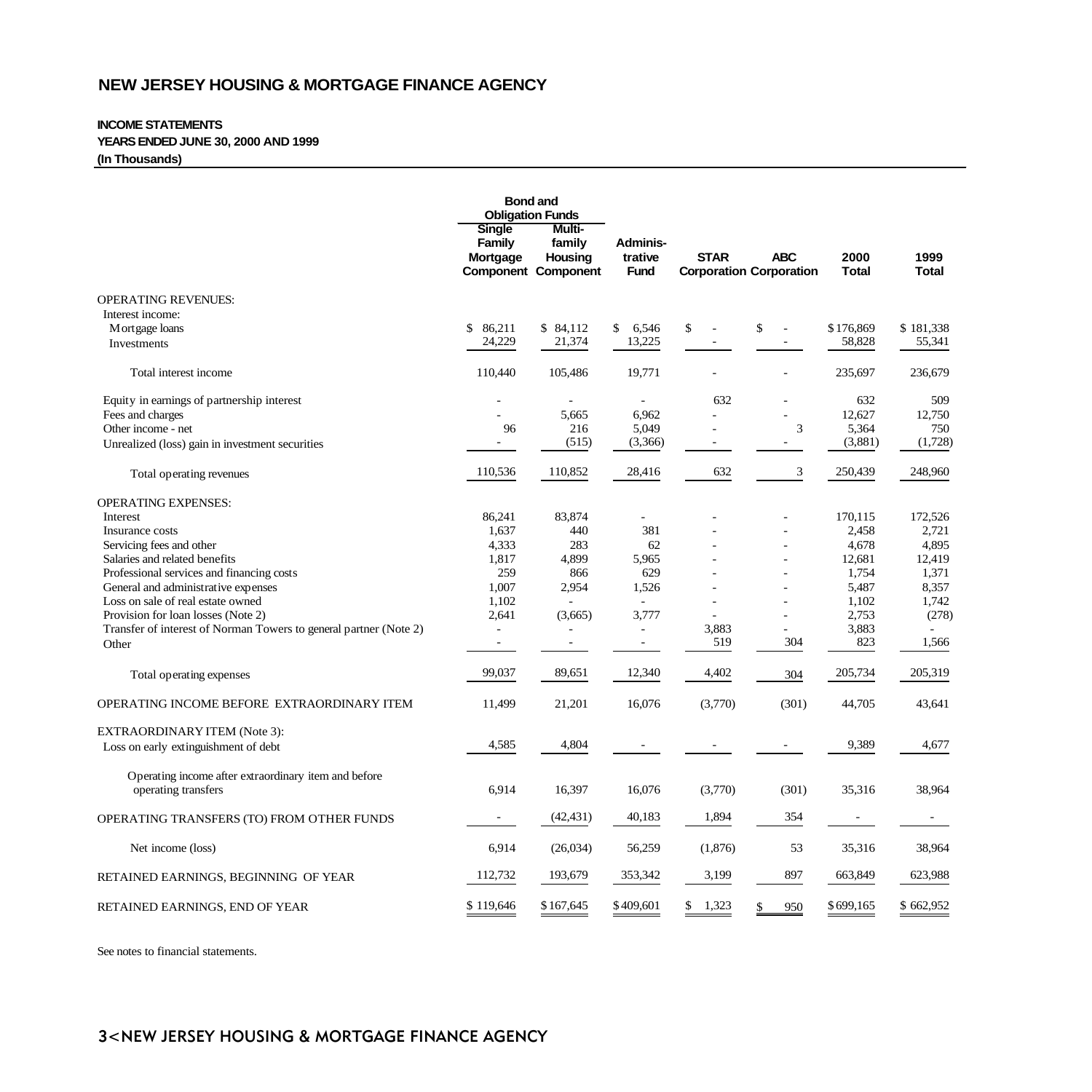#### **STATEMENTS OF CASH FLOWS**

**YEARS ENDED JUNE 30, 2000 AND 1999**

**(In Thousands)**

|                                                                                                      | <b>Bond and</b><br><b>Obligation Funds</b> |                                           |                             |                          |                                       |                         |               |
|------------------------------------------------------------------------------------------------------|--------------------------------------------|-------------------------------------------|-----------------------------|--------------------------|---------------------------------------|-------------------------|---------------|
|                                                                                                      | Single<br>Fam ily<br>Mortgage<br>Component | Multi-<br>fam ily<br>Housing<br>Component | Adminis-<br>trative<br>Fund | <b>STAR</b>              | <b>ABC</b><br>Corporation Corporation | 2000<br>Total           | 1999<br>Total |
| CASH FLOWS FROM OPERATING ACTIVITIES:                                                                |                                            |                                           |                             |                          |                                       |                         |               |
| Operating income (loss) before extraordinary item                                                    | \$<br>11,499                               | \$21,197                                  | S.<br>14,799                | \$<br>(3,770)            | (301)<br>\$.                          | <sup>\$</sup><br>43,424 | s<br>43,641   |
| Adjustments to reconcile operating income to net cash provided by<br>(used in) operating activities: |                                            |                                           |                             |                          |                                       |                         |               |
| Provision for loan losses                                                                            | 2,641                                      | (3,665)                                   | 3,777                       |                          |                                       | 2,753                   | (278)         |
| Depreciation expense                                                                                 | $\overline{a}$                             | $\overline{a}$                            | 1,277                       |                          |                                       | 1.277                   | 1,338         |
| Equity in earnings of partnership interest                                                           |                                            |                                           |                             | (632)                    |                                       | (632)                   | (509)         |
| Net (increase) decrease in loans                                                                     | (36, 525)                                  | 33,188                                    | (49, 450)                   |                          |                                       | (52, 787)               | (23, 944)     |
| Decrease (increase) in due from loan servicers and insurers                                          | (473)                                      |                                           | (12)                        |                          |                                       | (485)                   | 52            |
| Decrease in deferred charges bond issuance cost - net                                                | 5,790                                      | 4,825                                     | 164                         |                          |                                       | 10,779                  | 6,502         |
| Decrease in fees and charges                                                                         |                                            |                                           | 14                          |                          |                                       | 14                      | 97            |
| Net acquisition of real estate                                                                       | 176                                        |                                           | $\overline{\mathbf{3}}$     |                          |                                       | 179                     | (817)         |
| Increase in due to Norman Towers                                                                     |                                            |                                           | $\overline{a}$              | 2,723,740                |                                       | 2,723,740               |               |
| Decrease in due to Norman Towers                                                                     |                                            |                                           | $\overline{a}$              | (2,723,740)              |                                       | (2,723,740)             |               |
| Decrease (increase) in other assets                                                                  | 55                                         | (2)                                       | 116                         |                          | (1, 233)                              | (1,064)                 | (39)          |
| (Increase) decrease in due to/due from other funds                                                   | (74)                                       | 1,705                                     | (2,320)                     | 689                      |                                       |                         |               |
| Decrease in advance from the State of New Jersey                                                     |                                            |                                           |                             |                          |                                       |                         |               |
| for bond and housing assistance                                                                      |                                            | $\overline{a}$                            | (3, 599)                    |                          |                                       | (3,599)                 | 2,570         |
| (Decrease) increase in minimum escrow requirement                                                    |                                            | (179)                                     | 312                         |                          | $\overline{a}$                        | 133                     | (17)          |
| Increase (decrease) in funds held in trust for mortgagors                                            |                                            | (145)                                     | 41,040                      |                          | ٠                                     | 40.895                  | 15,455        |
| Decrease in escrow deposits                                                                          |                                            | $\overline{a}$                            |                             |                          | 63                                    | 63                      |               |
| Increase in mortgagor escrow deposits                                                                |                                            | 278                                       | 11.064                      |                          |                                       | 11.342                  | 12.527        |
| Decrease in subsidy payments received in advance                                                     |                                            | $\overline{a}$                            | (4, 148)                    | $\overline{a}$           | ÷                                     | (4, 148)                | 12,193        |
| Decrease in deferred revenue                                                                         |                                            | 904                                       | (1,695)                     |                          | 1,240                                 | (1,695)                 | 200           |
| (Decrease) increase in other liabilities<br>Operating transfers (to) from other funds                | (2, 464)                                   | (42, 431)                                 | 996<br>40,183               | 1,894                    | 354                                   | 676                     | 1,391         |
| Interest income on investments                                                                       | (24, 229)                                  | (21, 374)                                 | (13, 225)                   |                          | $\overline{\phantom{a}}$              | (58, 828)               | (55, 341)     |
|                                                                                                      | 86,242                                     | 83,874                                    | $\overline{\phantom{a}}$    | $\overline{a}$           | $\mathcal{L}_{\mathcal{A}}$           | 170,116                 | 172,526       |
| Interest expense                                                                                     |                                            |                                           |                             |                          |                                       |                         |               |
| Net cash provided by (used in) operating activities                                                  | 42,638                                     | 78,175                                    | 39,296                      | (1, 819)                 | 123                                   | 158,413                 | 187,547       |
| CASH FLOWS FROM NONCAPITAL FINANCING ACTIVITIES:                                                     |                                            |                                           |                             |                          |                                       |                         |               |
| Proceeds from the sale of bonds and obligations                                                      | 274,230                                    | 153,540                                   |                             |                          |                                       | 427,770                 | 262,249       |
| Retirement of bonds and obligations                                                                  | (258, 295)                                 | (113, 183)                                |                             |                          | $\overline{a}$                        | (371, 478)              | (302, 987)    |
| Loss on early extinguishment of debt                                                                 | (4, 585)                                   | (4,804)                                   |                             |                          |                                       | (9,389)                 | (4,677)       |
| Increase in due to HUD                                                                               |                                            | 623                                       |                             |                          |                                       | 623                     |               |
| Interest paid on bonds                                                                               | (86, 257)                                  | (78, 983)                                 |                             |                          | $\overline{a}$                        | (165, 240)              | (176, 345)    |
| Net cash used in noncapital activities                                                               | (74, 907)                                  | (42, 807)                                 |                             |                          | $\overline{a}$                        | (117, 714)              | (221,760)     |
| CASH FLOWS FROM CAPITAL AND RELATED FINANCING ACTIVITIES:                                            |                                            |                                           |                             |                          |                                       |                         |               |
| Additions to property, plant and equipment                                                           |                                            |                                           | 1,008                       | (2, 144)                 | (105)                                 | (1, 241)                | (4, 392)      |
| Net cash used in capital and related financing activities                                            |                                            |                                           | 1,008                       | (2, 144)                 | (105)                                 | (1, 241)                | (4, 392)      |
| CASH FLOWS FROM INVESTING ACTIVITIES:                                                                |                                            |                                           |                             |                          |                                       |                         |               |
| Purchases of investments                                                                             | (495, 305)                                 | (423, 485)                                | (8,700)                     |                          |                                       | (927, 490)              | (613, 013)    |
| Sales/maturities of investments                                                                      | 507,432                                    | 376,995                                   | 8,708                       |                          |                                       | 893,135                 | 636,955       |
| Interest on investments                                                                              | 24,526                                     | 19,673                                    | 13,274                      |                          |                                       | 57,473                  | 53,712        |
|                                                                                                      |                                            | 405                                       | 3,700                       | 57                       | $\overline{a}$                        | 4,162                   | 1,928         |
| Market value adjustment/premium discount                                                             | ÷                                          |                                           |                             |                          |                                       |                         |               |
| Proceeds from partnership interest                                                                   |                                            | $\sim$                                    | $\sim$                      | 3,883                    |                                       | 3,883                   | 44            |
| Net cash provided by (used in) investing activities                                                  | 36,653                                     | (26, 412)                                 | 16,982                      | 3,940                    | ÷,                                    | 31,163                  | 79,626        |
| NET INCREASE (DECREASE) IN CASH AND CASH EQUIVALENTS                                                 | 4,384                                      | 8,956                                     | 57,286                      | (23)                     | 18                                    | 70,621                  | 41,021        |
| CASH AND CASH EQUIVALENTS, BEGINNING OF YEAR                                                         | 37,343                                     | 67,252                                    | 511,407                     | 44                       |                                       | 616,046                 | 575,025       |
| CASH AND CASH EQUIVALENTS, END OF YEAR                                                               | \$<br>41,727                               | \$<br>76,208                              | \$568,693                   | $\mathbf{\hat{S}}$<br>21 | $\mathbf{\hat{S}}$<br>18              | \$686,667               | \$ 616,046    |

See notes to financial statements.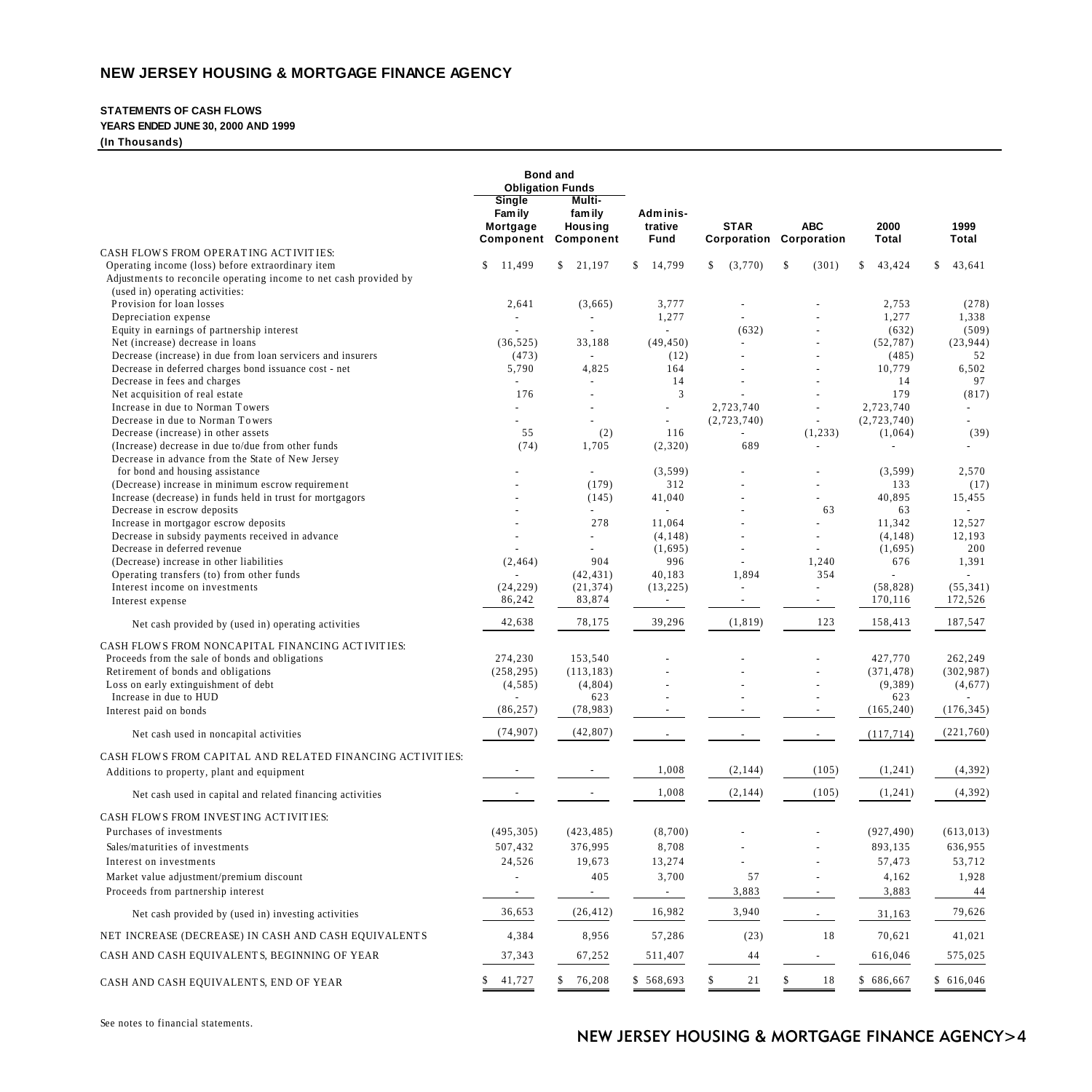# NEW JERSEY HOUSING & MORTGAGE FINANCE AGENCY NOTES TO FINANCIAL STATEMENTS YEARS ENDED JUNE 30, 2000 AND 1999 (Dollar Amounts in Thousands)

# 1. DESCRIPTION OF THE AGENCY

Authorizing Legislation and Organization - The New Jersey Housing & Mortgage Finance Agency (the "Agency"), which is established in, but not part of, the Department of Community Affairs, is a body, corporate and politic, created by the New Jersey Housing & Mortgage Finance Agency Law of 1983, constituting Chapter 530, Laws of New Jersey, 1983 (the "Act"), which combined the New Jersey Housing Finance Agency and the New Jersey Mortgage Finance Agency into a single agency. The Agency is considered to be a component unit of the State of New Jersey and, as such, is a nontaxable entity.

The initial legislation and subsequent amendment grant the Agency the power to obtain funds through bond sales and to use the proceeds to finance the construction and rehabilitation of housing projects for families of low and moderate income by providing mortgage loans to qualified housing sponsors or to increase the funds available for residential mortgage and rehabilitation or improvement loans. In addition, the Agency is authorized to make loans to boarding home operators for life safety improvements.

The Agency is governed by nine members: the Commissioner of the Department of Community Affairs who serves as Chair, the State Treasurer, the Attorney General, the Commissioner of Banking and Insurance, and the Commissioner of the Department of Human Services who are members of the New Jersey Housing & Mortgage Finance Agency ex-officio, and four persons appointed by the Governor with the advice and consent of the State Senate for terms of three years.

Certain bonds and other obligations issued under the provisions of the Act are general obligations of the Agency to which its full faith and credit are pledged. Certain mortgages issued from the proceeds of Multi-Family Housing Revenue Bonds are insured by the Federal Housing Administration and one of these issues is Government National Mortgage Association ("GNMA") backed. Certain bonds issued are separately secured, special and limited obligations of the Agency. The Agency has no taxing power, and the State of New Jersey is not liable on bonds, notes or other obligations issued by the Agency. See Note 9 to the combined financial statements for a more detailed discussion of the Agency's bonds, notes and obligations.

On April 29, 1996, the Board Members of the Agency approved the formation of a wholly-owned subsidiary corporation, the STAR Corporation ("STAR"). The Board of Trustees and the officers of STAR are Agency employees. The Agency Board has authorized STAR to act as interim owner of certain multi-family projects including Amity Village I and II and Phase II of the Scattered Site AIDS Program.

On April 17, 1997, the Board Members of the Agency approved the formation of a wholly-owned subsidiary corporation, the ABC Corporation ("ABC"). The Corporation shall have a Board of Directors comprised of not less than four and not more than seven Directors. The Board may consist of four State Directors and three Camden Directors as follows: The Commissioner of the New Jersey Department of Community Affairs, ex officio, or his or her designee; the Executive Director of the Agency, ex officio, or his or her designee; two employees of the Agency appointed by, and serving at the pleasure of the Executive Director of the Agency; the Mayor of the City of Camden, ex officio, or his or her designee; the Executive Director of the Camden Redevelopment Agency, ex officio, or his or her designee; and one resident of Camden appointed by a majority of the other directors to serve for a term of two years.

Federal Subsidy Programs - Many of the Agency-financed Multi-family Housing Projects (the "Projects") have entered into subsidy contracts with the U.S. Department of Housing and Urban Development ("HUD") under Section 236 of the National Housing Act, as amended, or under Section 8 of the United States Housing act of 1937, as amended (Note 5). The subsidies, paid to the Agency for the account of the respective Projects, have been pledged, under the terms of the bond resolutions, for the security of the bondholders.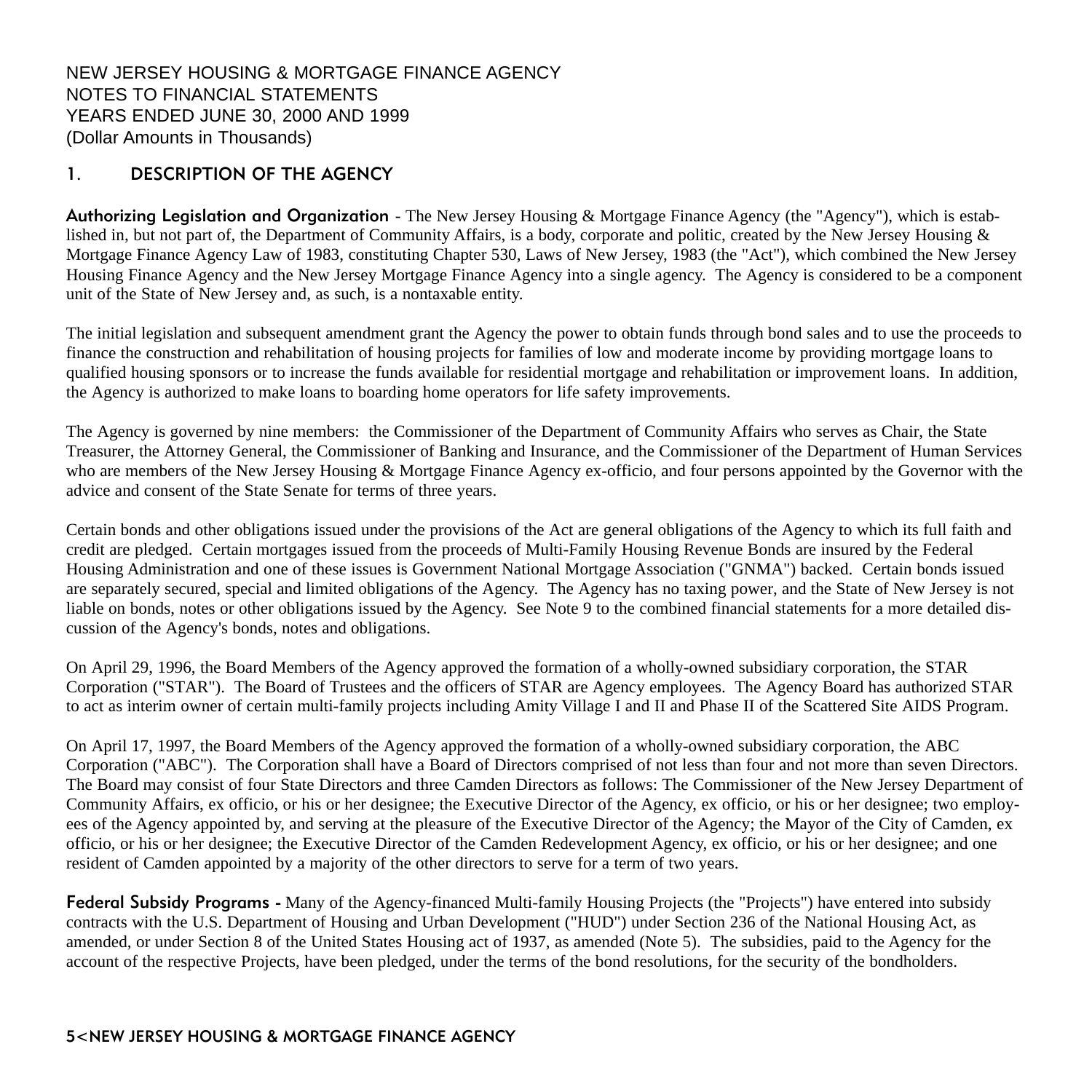The Section 8 program provides for payment of housing assistance payments to or for the account of the owners of Projects assisted under such program. The housing assistance payments represent the difference between the total contract rents (an average of 141% of fair market rents as determined by HUD) for such developments and the eligible tenants' rental payments, which are up to 30% of each such tenant's adjusted income. The housing assistance payments, as adjusted from time to time by HUD to reflect changing economic conditions and subject to the limitations of the Section 8 program, together with the tenants' rental payments, are used to pay all operating costs of the Project and debt service on the Project's mortgage.

The Section 236 program provides for interest reductions on mortgages of Projects assisted under the program. HUD subsidizes the difference between the actual amortization schedule on the mortgages and an amortization schedule based upon a 1% interest rate. Several Section 236 Projects also receive additional rental assistance for eligible tenants. The payments represent the difference between contract rent (as defined above) and the tenants' eligible rental payments.

The Section 8 Housing Assistance Payments ("HAP") received by the Projects amounted to approximately \$171,195 and \$170,477 for the years ended June 30, 2000 and 1999, respectively.

# 2. SUMMARY OF SIGNIFICANT ACCOUNTING POLICIES

Description of Funds - Pursuant to the Agency's bond and obligation resolutions (the bond resolutions), separate funds have been established to record all transactions relating to each of the bond resolutions. Within each fund there are accounts required by the respective bond resolutions.

Assets under the respective bond resolutions are restricted and are not available for any other purpose other than as provided.

The Agency has established an Administrative Fund which is used to record transactions which are not directly related to a specific bond resolution.

The financial statements include the accounts of the Agency, STAR and ABC. All significant inter-company accounts and transactions have been eliminated.

Reporting Entity - The GASB establishes the criteria used in determining which organizations should be included in the Agency's financial statements. Generally accepted accounting principles require the inclusion of the transactions of government organizations for which the Agency is financially accountable.

The extent of financial accountability is based upon several criteria including: appointment of a voting majority, imposition of will, financial benefit to or burden on a primary government and financial accountability as a result of fiscal dependency.

The Agency is a component unit included in the State of New Jersey's comprehensive annual financial report.

Cash Equivalents - Cash equivalents include amounts held in the State of New Jersey Cash Management Fund which include obligations of banking institutions of which a substantial portion are either secured by investments in governmental obligations or are FDIC insured. Cash equivalents also include short-term highly liquid money market funds, overnight repurchase agreements and amounts held in a tax free cash management fund, all of which are readily convertible to known amounts of cash.

Investments - In 1998, the Agency changed its method of accounting for investments in accordance with GASB Statement No. 31, Accounting and Financial Reporting for Certain Investments and External Investment Pools. This resulted in U.S. Government and Agency securities being reported at market value. The statement was implemented effective July 1, 1997, which resulted in an adjustment to beginning retained earnings.

Interest in Partnership - During 1996, the Agency received 17 limited partnership interests in the Norman Towers Development, which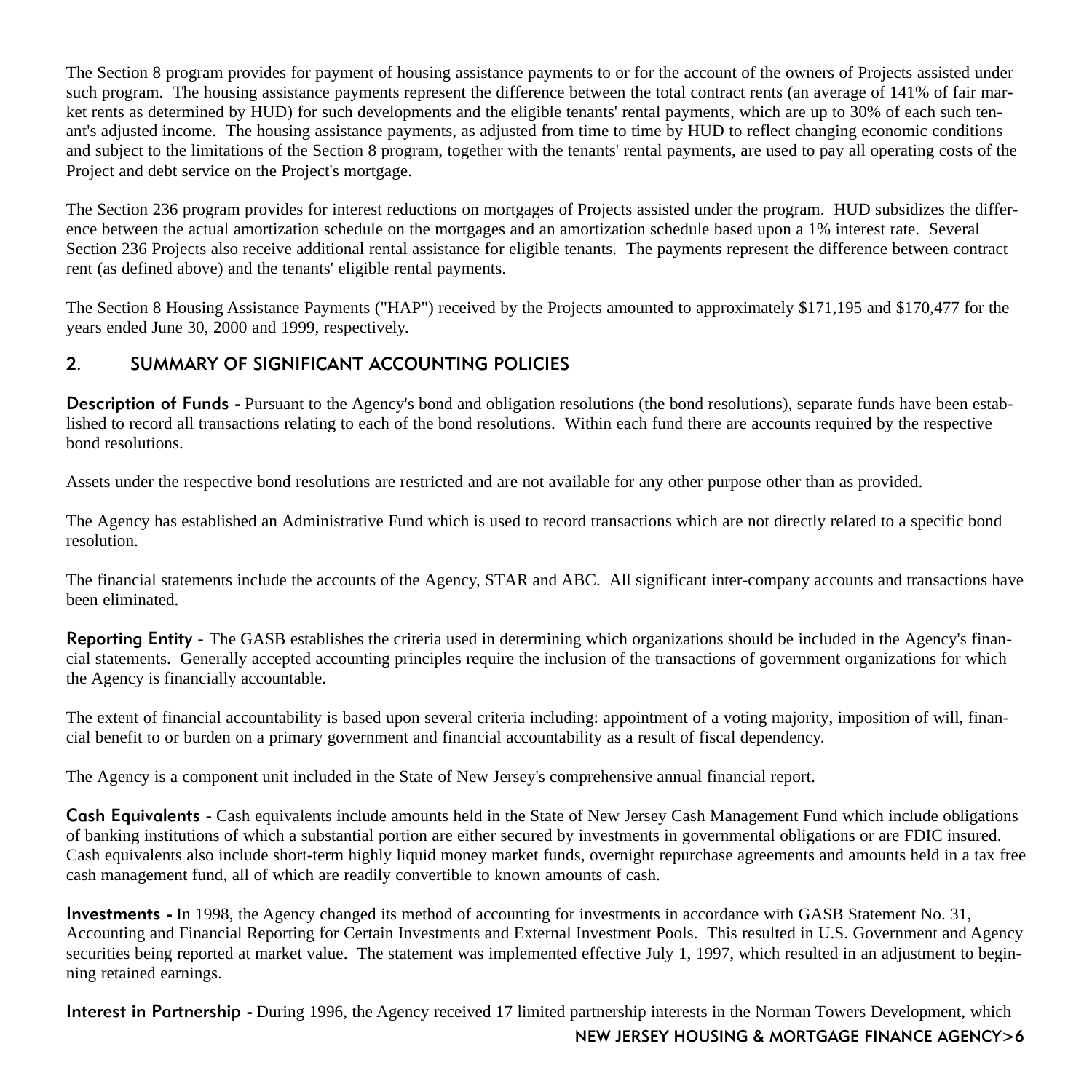represents a 49% ownership interest. These interests were subsequently transferred to the STAR Corporation and are being held as an asset.

The general partner of the Norman Towers limited partnership has the ability to repurchase the limited partnership interests for \$2,272. Both the terms of the repurchase and of the interest transfer are a matter of public record and can be obtained at STAR with adequate notice.

STAR's interest in Norman Towers is accounted for under the equity method. During the years ended June 30, 2000 and 1999, STAR recognized income of \$632 and \$509, respectively, relating to this equity interest and received distributions of \$57 and \$44 for each of the respective years.

During April 2000, the general partners of Norman Towers exercised the option to repurchase the 17 limited partnership interests from the Agency for approximately \$2,724. The total repurchase price was comprised of a \$133.7 principal cost and a \$26.6 interest cost per partnership interest. Pursuant to the agreement between Norman Towers and the Agency, "all monies paid by the general partners to the Agency or its assignee upon exercise of any option hereunder, shall be immediately remitted by the Agency or its assignee to the Project." The general partner used residual receipts generated from the prepayment of its Agency financed mortgage to repurchase the 17 limited partnership interests. Therefore, at the prepayment mortgage closing (April 2000) the STAR Corporation simultaneously reimbursed the Norman Towers limited partnership for the \$2,724 purchase price.

Upon completion of the transfer of interest to Norman Towers, STAR eliminated their investment in Norman Towers for the year ended June 30, 2000. As of June 30, 1999, the balance of STAR's investment in Norman Towers was \$3,308.

Property, Plant and Equipment and Related Depreciation - Property, plant and equipment are stated at cost. Depreciation and amortization are provided using the straight-line method over the estimated useful lives of the assets.

Expenditures for maintenance and repairs are charged to operating expenses. Renewals and betterments are capitalized. At the time properties are retired or otherwise disposed of, their cost and related accumulated depreciation are eliminated from the accounts and the gains or losses from such disposals are credited or charged to operations.

Funds and Deposits Held for Projects - Certain funds and deposits are held by the Administrative Fund of the Agency for projects in interest-bearing accounts. Such interest accrues to the benefit of the projects and is not recorded as Agency revenue.

Operations - Fees and charges income in the Multi-family Bond and Obligations Funds includes an annual servicing fee on the mortgages which generally range from zero to 0.65 of 1% of the original mortgage. These fees are amortized into income over the lives of the loans by the use of a method that approximates the level yield method, accrued as due monthly.

The Housing Finance Fund requirements receivable represents fees and charges due, but not collected, from projects originally funded under the Multi-Family General Housing Loan Bonds and the Multi-Family Mortgage Revenue Bonds, 1976 Series A resolutions. The fees and charges are due over the life of the bonds to fund the Housing Finance Fund requirements related to these bond resolutions. The housing finance fees past due have been recorded as receivables with revenues offset by reserves until they are collected.

Interest expense on the bonds and obligations include amortization of bond discount and premium using the effective interest method.

The Agency periodically reviews its mortgage loans receivable, debt service arrears receivables, supplemental mortgages and other loans and provides for possible losses. Loans are considered delinquent when principal and interest payments are 30 days past due.

Mortgage Loans - Mortgage loans are stated at principal amounts outstanding, net of unearned discount. Interest income on first mortgage loans is accrued and credited to interest income as earned. Loan origination costs and commitment fees are deferred and recognized over the life of the mortgage loan as an adjustment to the loan's yield. The Agency is involved in foreclosure proceedings relating to both single- and multi-family mortgages. For single-family mortgages, the Agency allows its outside servicers to represent them in Agencyapproved foreclosure proceedings. The Agency enacts foreclosure proceedings against Multi-family loans at the direction of its executive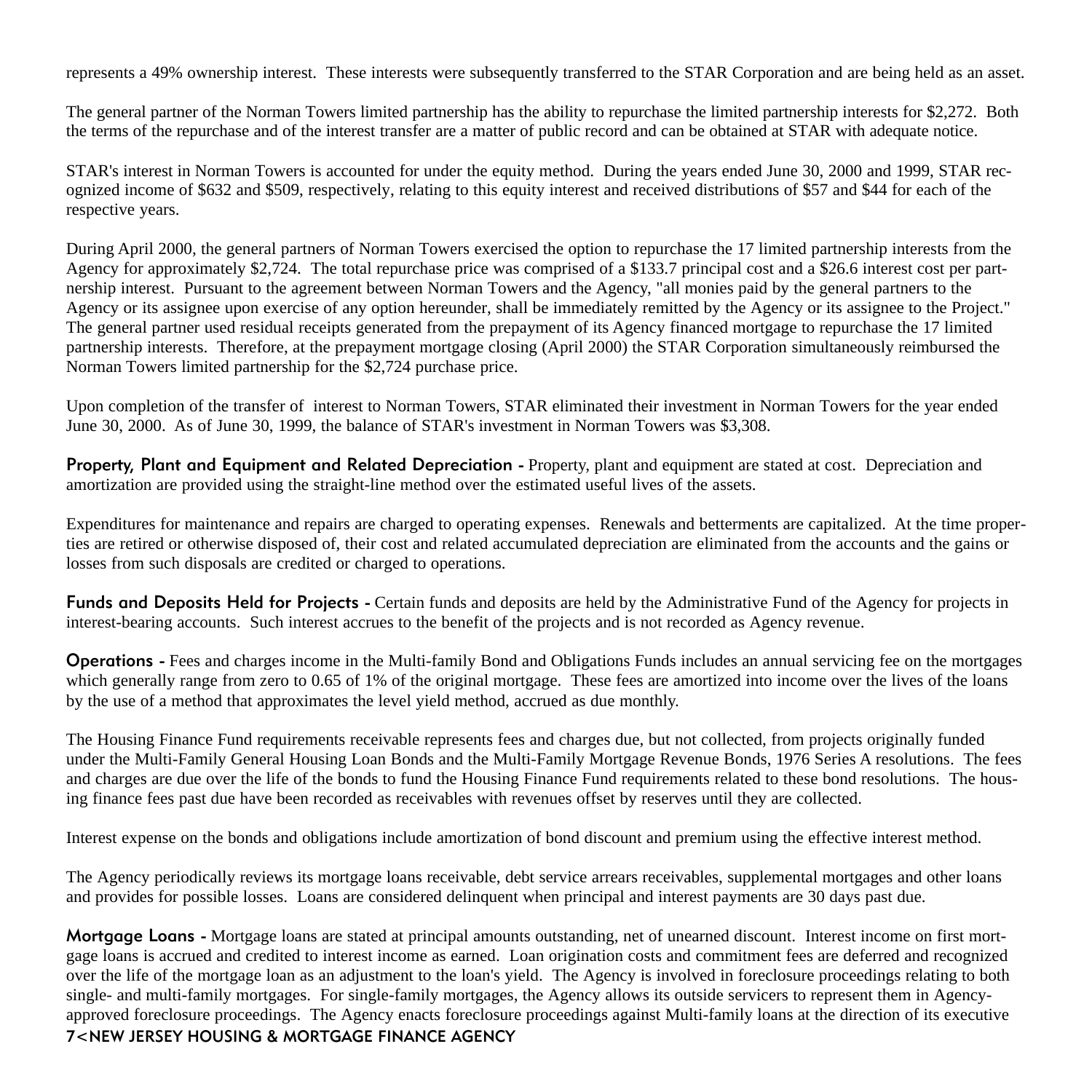division with the approval of the Agency's Board. The Agency is the first lienholder for all supplemental mortgages. Interest income on supplemental mortgages is not accrued, but is credited to income as collected.

Allowance for Loan Losses- Certain Projects have not generated sufficient cash flow to meet both operating expenses and debt service payments as a result of delays in attaining full occupancy levels, rising operating costs, or a combination thereof. The Agency has developed programs designed to provide adequate cash flow for these Projects by obtaining additional rental assistance subsidies from HUD, rent increases, additional contributions by limited-dividend sponsors, the State of New Jersey Bond and Housing Assistance Funds and the Agency's Administrative Fund. The Agency has provided allowances for loan losses aggregating \$122,723 and \$123,846 as of June 30, 2000 and 1999, respectively, against mortgage loans receivable, debt service arrears receivable, supplemental mortgages, other loans, and fees and charges including provision for negative cash flows and cost overruns for these Projects. The allowance is an amount that management believes will be adequate to absorb possible losses on existing loans that may become uncollectible, based on evaluations of the collectibility of the loans. The evaluations take into consideration such factors as changes in the nature and volume of the loan portfolio, overall portfolio quality, review of specific problem loans and current economic conditions that may affect the borrowers' ability to pay. Economic conditions may result in the necessity to change the allowance quickly in order to react to deteriorating financial conditions of the Agency's borrowers. As a result, additional provisions on existing loans may be required in the future if borrowers' financial conditions deteriorate or if real estate values decline.

Advances from the State of New Jersey for Bond and Housing Assistance - Pursuant to the provisions of agreements with the State of New Jersey Department of Community Affairs, the Agency has received funds from the 1968 and 1976 State of New Jersey General Obligation Bond Assistance Funds. These funds have been pledged as security for the bonds of certain bond resolutions and to provide supplemental financing to certain housing projects (Note 7).

Advances from the State of New Jersey for Affordable Housing - Pursuant to the provisions of an agreement with the State of New Jersey Department of Community Affairs, the Agency has received funds to facilitate the building of low income projects. Outstanding project commitments amounted to \$3,081 and \$2,054 as of June 30, 2000 and 1999, respectively.

Minimum Escrow Requirement - In accordance with the bond resolutions and/or deed and regulatory agreements, substantially all permanently-financed projects are required to deposit with the Agency one month's principal and interest on their mortgage loans as security against the late payment of subsequent remittances.

New Accounting Pronouncements - During 1998, the Governmental Accounting Standards Board issued Statement No. 33, Accounting and Financial Reporting for Nonexchange Transactions ("GASB 33"). GASB 33 is effective for financial statements for periods beginning after June 15, 2000. During 1999, the Governmental Accounting Standards Board issued Statement No. 34, Basic Financial Statement - and Management's Discussion and Analysis - for State and Local Governments ("GASB 34"). GASB 34 is effective for financial statements for periods beginning after June 15, 2001. The Agency has not completed the process of evaluating the impact on the financial statements of adopting GASB 33 and GASB 34.

Reclassifications - The 1999 financial statements contain the reclassification of certain amounts which have been made in order to conform to the classifications used in 2000.

Use of Estimates - The preparation of financial statements in conformity with generally accepted accounting principles requires management to make estimates and assumptions that affect the reported amounts of assets and liabilities and disclosure of contingent assets and liabilities at the date of the financial statements and the reported amounts of revenues and expenses during the reporting period. Actual results could differ from those estimates.

# 3. EXTRAORDINARY ITEM

During the years ended June 30, 2000 and 1999, the Agency repurchased or redeemed, prior to their scheduled maturity, the principal amount of certain of its bonds, approximately \$299,775 and \$232,555, respectively. Net losses of \$9,389 and \$4,677 for the years ended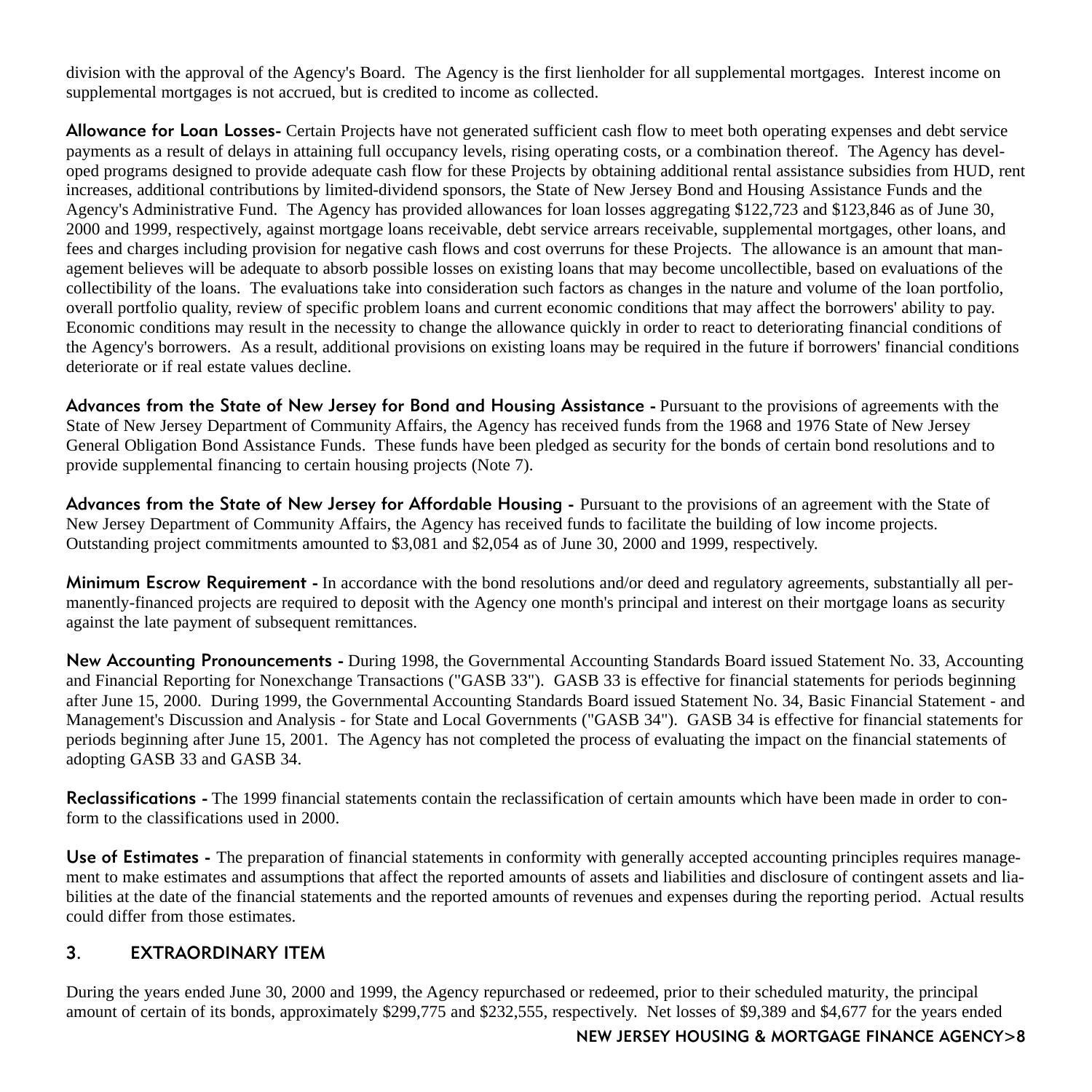June 30, 2000 and 1999, respectively, on early extinguishment of debt have been recorded as an extraordinary item. These losses arise as a result of immediate recognition of deferred bond issuance costs, bond discounts that would have been amortized over the life of the applicable bond issues had they not been retired, and call premiums as required by the resolution.

# 4. CASH, CASH EQUIVALENTS AND INVESTMENTS

Cash, cash equivalents and investments are substantially restricted under the terms of the bond resolutions primarily for the payment of bond principal and interest expense and the funding of mortgage loans. Substantially all the cash in the Multi-family and Single-family Mortgage Component consists of amounts related to payments for mortgages and those amounts are maintained in interest-bearing accounts until invested in accordance with the terms of the Multi-family and Single-family resolutions (the "Resolutions"). The Multi-family and Single-family resolutions limit investments to obligations of the U.S. Government or its agencies, investments in certain certificates of deposit of commercial banks which are members of the Federal Reserve System, investments in the State of New Jersey Cash Management Fund (permitted under substantially all resolutions adopted starting in 1979), investment agreements and direct and general obligations of any State which meet the minimum requirements of the resolution. The Administrative Fund holds investments of a similar nature as those of the Multi-family and Single-family components as approved by the Agency's Board.

Cash and Cash Equivalents - The carrying amount and the bank balance of the Agency's cash deposits as of June 30, 2000 and 1999 were as follows:

|                          |           | 2000           |           | 1999           |
|--------------------------|-----------|----------------|-----------|----------------|
|                          | Carrying  | Bank           | Carrying  | <b>Bank</b>    |
|                          | Amount    | <b>Balance</b> | Amount    | <b>Balance</b> |
| Single family component: |           |                |           |                |
| <b>Insured</b>           | \$<br>207 | \$<br>251      | \$<br>204 | \$<br>226      |
| Collateralized           | 3,791     | 3,791          | 6,161     | 6,161          |
| Uncollateralized         | 173       | 173            | 885       | 885            |
| Multi-family component:  |           |                |           |                |
| Uninsured                | 805       | 805            | 1,004     | 1,004          |
| Administrative fund:     |           |                |           |                |
| Insured                  | 365       | 419            | 191       | 298            |
| Uncollateralized         | 1,285     | 16,830         |           | 274            |
| STAR:                    |           |                |           |                |
| <b>Insured</b>           | 21        | 21             | 44        | 44             |
| $ABC$ :                  |           |                |           |                |
| Insured                  | 18        | 58             |           |                |
|                          | 6,665     |                |           |                |

New Jersey Cash Management Fund - The State of New Jersey Cash Management Fund is managed by the State of New Jersey, Division of Investments under the Department of the Treasury. The Fund consists of U.S. Treasury obligations, government agency obligations, certificates of deposit and commercial paper.

Amounts invested in the New Jersey Cash Management Fund as of June 30, 2000 and 1999 are as follows:

|                         | 2000      | 1999      |
|-------------------------|-----------|-----------|
| Single family component | \$ 37,556 | \$ 30,093 |
| Multi-family component  | 75.403    | 66.248    |
| Administrative fund     | 506,463   | 455,001   |
|                         | \$619.422 | \$551,342 |

In addition, as of June 30, 2000 and 1999, the Administrative Fund has \$60,580 and \$56,215, respectively, invested in a tax-free management fund. This is a commingled fund consisting generally of U.S. Treasury obligations.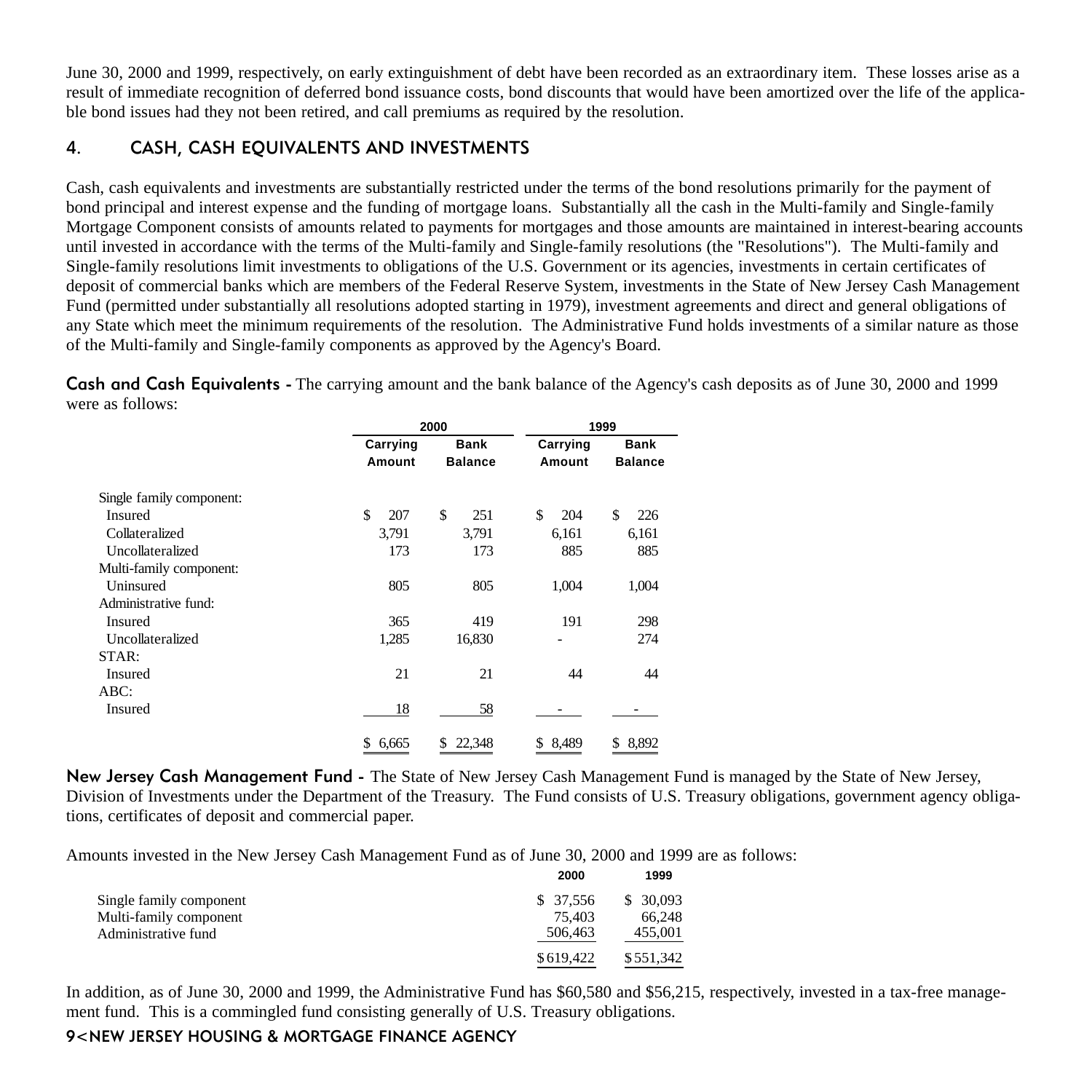Investments - The Agency's investments have been categorized to give an indication of the level of risk assumed by the Agency as of June 30, 2000. Category 1 includes investments that are insured or registered or for which the securities are held by the Agency or trustee in the Agency's name. Category 2 includes uninsured and unregistered investments for which the securities are held by the trustee's trust department or agency. Category 3 includes uninsured and unregistered investments for which the securities are held by the trustee or by its trust department or agent, but not in the Agency's name. The Agency Administrative Fund is authorized to use a variety of investments. The Bond and Obligation funds are confined to those investments allowed by the applicable bond documents which have been approved by the Agency's Board.

Investments held as of June 30, 2000 have been categorized as follows:

| <b>Single-family Component</b>                |                 |                |             |               |               |
|-----------------------------------------------|-----------------|----------------|-------------|---------------|---------------|
|                                               |                 | Category       |             | <b>Book</b>   | <b>Market</b> |
|                                               | 1               | $\mathbf{2}$   | 3           | Value         | Value         |
| Investment agreements                         | \$              | \$             | \$220,601   | \$220,601     | \$220,601     |
| Repurchase agreements                         |                 | 85,580         |             | 85,580        | 85,580        |
|                                               |                 | 85,580<br>\$   | \$220,601   | \$306,181     | \$306,181     |
| <b>Multi-family Component</b>                 |                 |                |             |               |               |
|                                               |                 | Category       |             | <b>Book</b>   | <b>Market</b> |
|                                               | 1               | $\mathbf{z}$   | 3           | Value         | Value         |
| Investment agreements                         | $\mathsf{\$}$ - | \$61,737       | \$          | \$61,737      | \$61,737      |
| Repurchase agreements<br>U.S. Government and  |                 | 28,173         | 159,360     | 187,533       | 187,533       |
| Agency securities                             |                 |                | 91,800      | 91,800        | 95,293        |
|                                               |                 | \$89,910       | \$251,160   | \$341,070     | \$344,563     |
| <b>Administrative Component</b>               |                 |                |             |               |               |
|                                               |                 | Category       |             | <b>Book</b>   | <b>Market</b> |
|                                               | 1               | $\overline{2}$ | 3           | Value         | Value         |
| Investment agreements<br>U. S. Government and | \$              | \$             | \$<br>8,218 | \$<br>8,218   | \$<br>8,218   |
| Agency securities                             |                 |                | 18,028      | 18,028        | 15,134        |
| Other                                         | 200             |                |             | 200           | 200           |
|                                               | 200<br>S        | \$             | S<br>26,246 | \$.<br>26,446 | 23,552<br>S   |

Investments held as of June 30, 1999 have been categorized as follows:

**Single -Family Component**

|                       |                          | Category  |           |           | <b>Market</b> |  |
|-----------------------|--------------------------|-----------|-----------|-----------|---------------|--|
|                       |                          |           | 3         | Value     | Value         |  |
| Investment agreements | Տ -                      | 8.767     | \$132,605 | \$141,372 | \$141,372     |  |
| Repurchase agreements | $\overline{\phantom{a}}$ | 176.936   |           | 176.936   | 176.936       |  |
|                       | Տ -                      | \$185,703 | \$132,605 | \$318,308 | \$318,308     |  |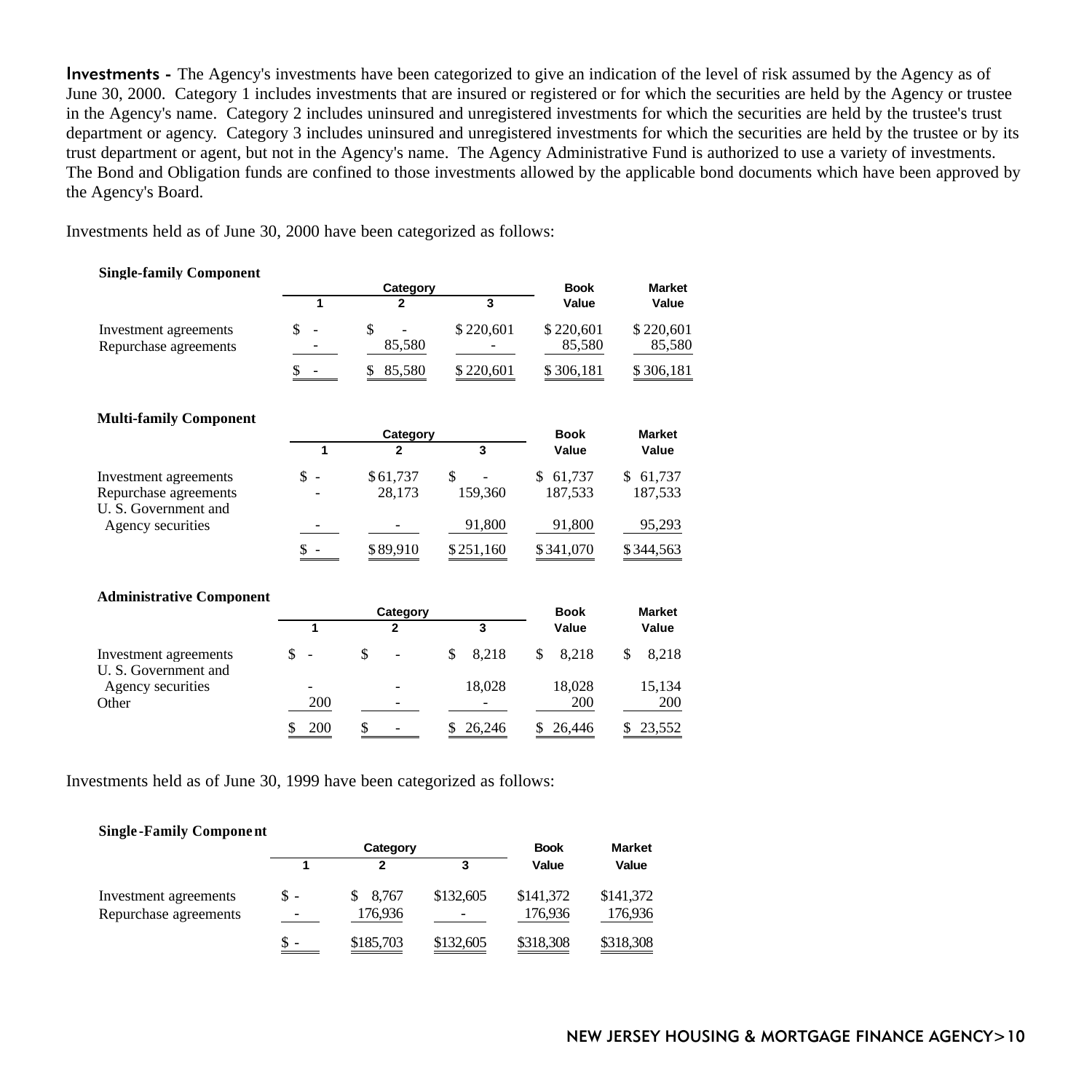#### **Multi-Family Component**

|                                               | Category                       |              |             | <b>Book</b>  | <b>Market</b> |  |
|-----------------------------------------------|--------------------------------|--------------|-------------|--------------|---------------|--|
|                                               |                                | 2            | 3           | Value        | Value         |  |
| Investment agreements                         | \$<br>$\overline{\phantom{a}}$ | 50.685<br>\$ | \$          | 50,685<br>\$ | 50,685<br>\$  |  |
| Repurchase agreements<br>U. S. Government and |                                | 27,109       | 89,229      | 116,338      | 116,338       |  |
| Agency securities                             |                                |              | 132,910     | 132,910      | 136,851       |  |
|                                               |                                | \$ 77,794    | \$222,139   | \$299,933    | \$303,874     |  |
| <b>Administrative Component</b>               |                                |              |             |              |               |  |
|                                               |                                | Category     |             | <b>Book</b>  | <b>Market</b> |  |
|                                               |                                | 2            | 3           | Value        | Value         |  |
| Investment agreements<br>U.S. Government and  | \$<br>ä,                       | \$           | \$<br>8,218 | \$<br>8,218  | \$<br>8,218   |  |
| Agency securities                             |                                |              | 12.615      | 12,615       | 13,442        |  |
| Other                                         | 200                            |              |             | 200          | 200           |  |
|                                               | 200<br>S                       | \$           | 20,833<br>S | 21,033       | 21,860<br>S   |  |

In connection with certain bond resolutions, investment agreements are entered into by the Trustees, at the Agency's instruction, whereby funds are invested with certain financial institutions. Under certain circumstances, collateralization of the funds may or may not be required or may or may not be provided.

The Agency also purchases U.S. Government securities from certain financial institutions under agreements, whereby the seller has agreed to repurchase the securities at cost plus accrued interest.

Pursuant to most bond resolutions, the Agency is required to maintain certain invested debt reserves with the Trustees to fund potential deficiencies in principal and interest required to be paid in succeeding fiscal years. These debt reserve investments for the Multi-family Component (funded by bond proceeds) are included in the cash equivalents and investment balances above and aggregate approximately \$109,368 and \$110,203, respectively (market value) as of June 30, 2000 and 1999, respectively. The debt reserve for many of the Multifamily issues is called the Housing Finance Fund or account. The debt reserve investments for the Single-family Component (funded by bond proceeds) are included above and aggregate approximately \$35,115 and \$44,405, respectively, as of June 30, 2000 and 1999. In addition to the above investments, the debt service reserves may be satisfied with a Surety Bond issued by a qualified insurer. The Multi-family component had \$39,931 and \$15,990 and the Single-family component had \$41,526 and \$29,805 of Surety Bonds outstanding as of June 30, 2000 and 1999, respectively.

## 5. MORTGAGE LOANS RECEIVABLE

Single-family Mortgage Component - Mortgage loans held by the Single-family Mortgage Component of the Agency have stated interest rates and are secured by first liens on the related real property. The outstanding balances by type of loan as of June 30, 2000 and 1999 are as follows:

|                              | 2000        | 1999        |
|------------------------------|-------------|-------------|
| Mortgage loans receivable    | \$1,260,603 | \$1,225,297 |
| Unearned discounts - net     | (473)       | (587)       |
| Loan origination costs - net | 15,040      | 14.540      |
| Commitment fees - net        | (15,731)    | (16, 120)   |
| Allowance for loan losses    | (10, 555)   | (8,194)     |
|                              | \$1,248,884 | \$1,214,936 |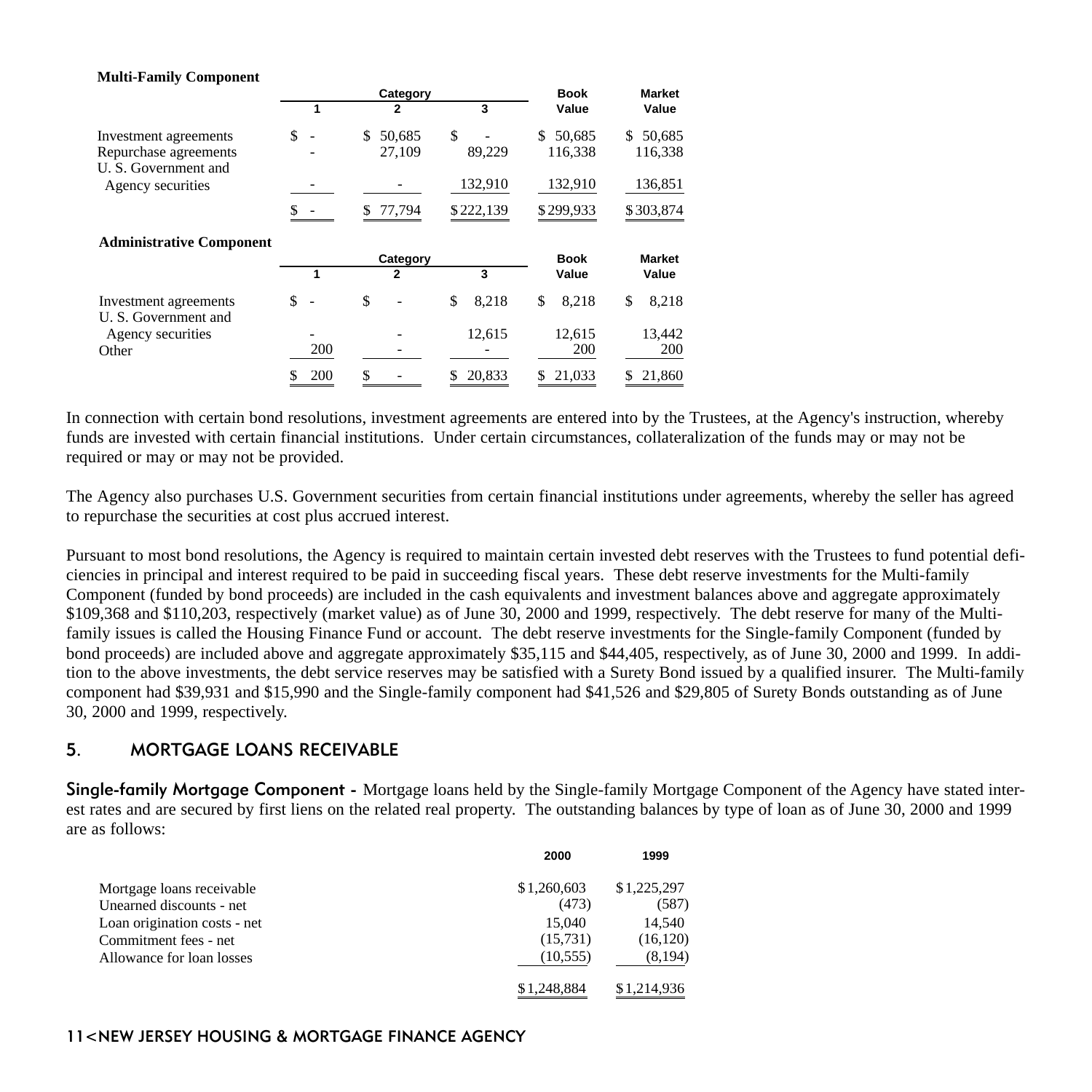Multi-family Housing Component - The Multi-family Housing mortgage loans receivable as of June 30, 2000 and 1999 consisted of the following:

|                                                                                                                | 2000          | 1999          |
|----------------------------------------------------------------------------------------------------------------|---------------|---------------|
| Mortgage loans subject to subsidy contracts under                                                              |               |               |
| Section 8 of the United States Housing Act                                                                     | \$<br>496,080 | 540,031<br>S. |
| Mortgage loans subject to subsidy contracts under                                                              |               |               |
| Section 236 of the National Housing Act                                                                        | 254.347       | 266,809       |
| Unsubsidized mortgage loans                                                                                    | 289.931       | 287,273       |
| Government National Mortgage Association, 9.95% and 9.5%,<br>maturity November 15, 2020 and November 15, 2027, |               |               |
| respectively                                                                                                   | 5,251         | 5,292         |
|                                                                                                                | 1.045.609     | 1.099.405     |
| Allowance for loan losses                                                                                      | (40,097)      | (42, 872)     |
| Construction advances (undisbursed)                                                                            | 42,980        | 21,536        |
|                                                                                                                | \$1,048,492   | \$1,078,069   |

Administrative Component - The Administrative mortgage loans receivable as of June 30, 2000 and 1999 consisted of the following:

|                                                   | 2000        | 1999        |
|---------------------------------------------------|-------------|-------------|
| Mortgage loans subject to subsidy contracts under |             |             |
| Section 8 of the United States Housing Act        | \$<br>7.825 | \$<br>4,354 |
| Mortgage loans subject to subsidy contracts under |             |             |
| Section 236 of the National Housing Act           | 12,145      | 5,482       |
| Unsubsidized mortgage loans                       | 35,641      | 36,168      |
| Unearned discounts - net                          | (241)       | (263)       |
| Unearned premiums - net                           | 4           |             |
| Loan origination costs - net                      | 239         | 238         |
| Allowance for loan losses                         | (103)       | (110)       |
| Mortgage receivable - net                         | 55.510      | 45.874      |

These mortgage loans are repayable over terms originally up to 48 years and bear interest at rates from 0% to 13.25% per annum. Substantially all mortgage loans receivable are collateralized by first mortgages on the property of the housing sponsors and contain exculpatory clauses with respect to the liability of the principles of such housing sponsors.

Construction advances made from the proceeds of the sale of bonds and obligations are recorded as mortgage loans receivable. These funds are disbursed for construction costs, interest, carrying fees, working capital advances and other project-related expenses. Upon substantial completion and occupancy of the project, amortization of the loan will commence.

## 6. DEBT SERVICE ARREARS RECEIVABLE

Debt service arrears consist of mortgage principal, interest payments and fees in arrears on permanently financed loans, net of the allowance for loan losses as described in Note 2. The debt service allowance for loan losses was \$10,587 and \$11,858, respectively, as of June 30, 2000 and 1999, respectively.

The Agency requires FHA guarantees, VA insurance, private mortgage insurance, pool insurance and other features to increase the security of single-family mortgage loans depending on the individual bond resolution and individual mortgages.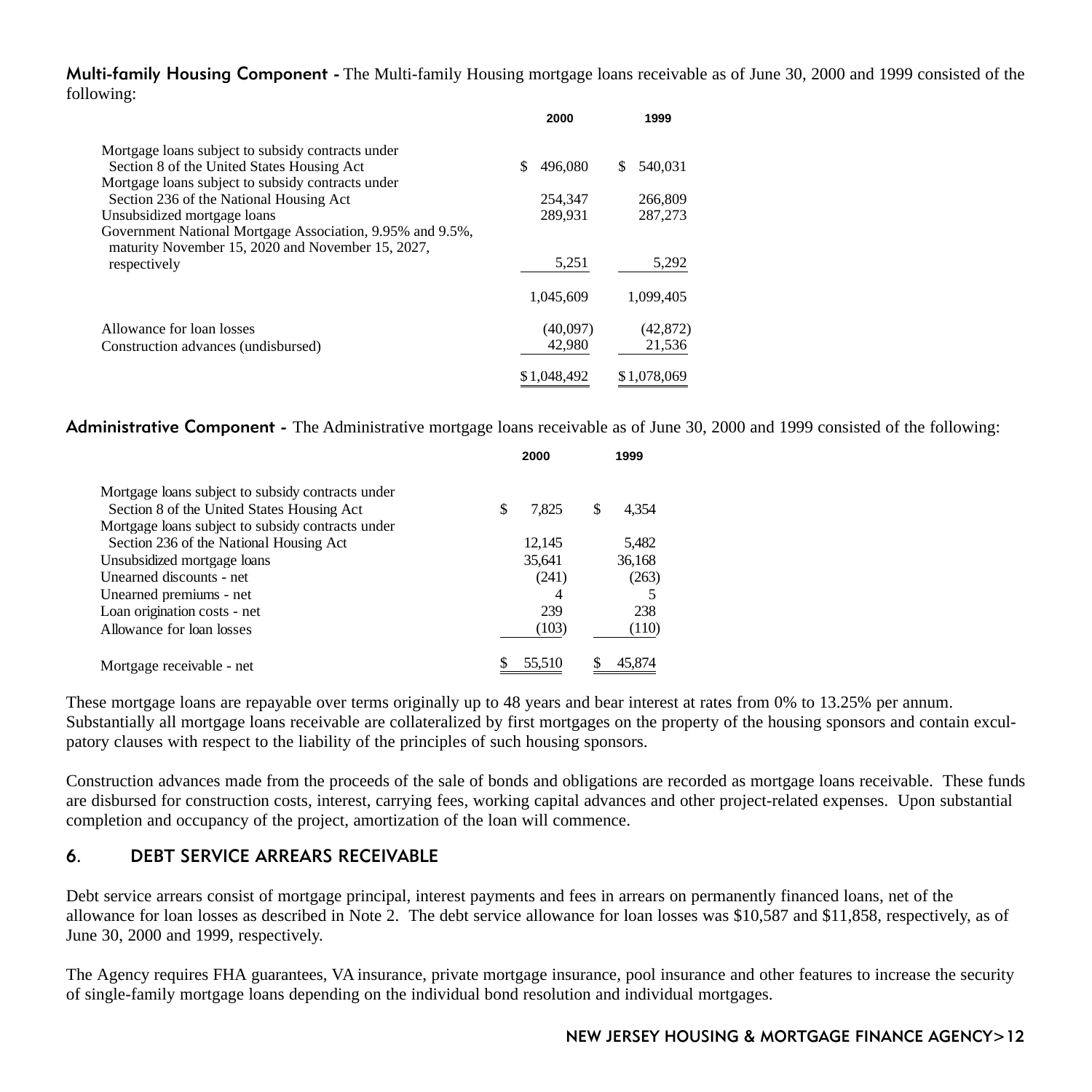For the Single-family component, the Agency's allowance is based on historical loss percentages applied to all mortgage loan principal balances. Accrued interest in excess of 180 days is fully reserved. On home improvement loans, the Agency provides an allowance for 10% of the principal in arrears and all interest in arrears over 90 days not deemed reimbursable from FHA Title One Insurance.

For the Multi-family Housing Component, the Agency's policy is to provide an allowance for substantially all interest receivable on first mortgage loans when interest payments become past due, except for Section 8 program loans for which no allowance is recorded. An allowance of approximately \$3,892 and \$4,638 against interest receivable was recorded at June 30, 2000 and 1999, respectively. The balances of loans included in mortgage loans receivable for which an allowance has been recorded against interest receivable amounted to \$78,878 and \$168,486 as of June 30, 2000 and 1999, respectively.

# 7. SUPPLEMENTAL MORTGAGES AND OTHER LOANS

Certain projects have received supplemental mortgages and other loans from the Agency's Administrative Fund and/or from the State of New Jersey Bond and Housing Assistance Funds. An allowance for loan losses has not been provided on supplemental mortgages funded from the State Bond and Housing Assistance Funds because the Agency is not obligated to repay the State until the projects repay the Agency.

|                                            | ----         |             |
|--------------------------------------------|--------------|-------------|
| Agency supplemental mortgages              | 78.350<br>S. | 86,857<br>S |
| HUD supplemental mortgages                 | 881          | 881         |
| Loans to projects                          | 11.767       | 11,605      |
| State of New Jersey supplemental mortgages | 16.238       | 16,364      |
| Closing cost assistance loans              | 13,456       | 13,888      |
| Other                                      | 96,886       | 59,282      |
| Total                                      | 217,578      | 188,877     |
| Allowance for loan losses                  | (41, 643)    | (37, 649)   |
| Undisbursed supplemental mortgage proceeds | (16,926)     | (28,270)    |
|                                            | \$159,009    | \$122,958   |

# 8. PROPERTY, PLANT AND EQUIPMENT

Property, plant and equipment as of June 30, 2000 and 1999 is summarized as follows:

|                                                                               | 2000                         | 1999                         | <b>Estimated</b><br><b>Useful Lives</b> |
|-------------------------------------------------------------------------------|------------------------------|------------------------------|-----------------------------------------|
| Land<br>Buildings and building improvements<br>Automobiles                    | \$<br>2,202<br>12,191<br>210 | \$<br>1,384<br>12,187<br>300 | 25 years<br>3 years                     |
| Machinery and equipment<br>Furniture and fixtures<br>Construction in Progress | 1,231<br>1,753<br>5,279      | 1,382<br>1,732<br>3,135      | 3-5 years<br>5 years<br>٠               |
| Less accumulated depreciation                                                 | 22,866<br>(3,807)            | 20,120<br>(3.015)            |                                         |
| Property, plant, and equipment - Net                                          | 19.059<br>S                  | S<br>17.105                  |                                         |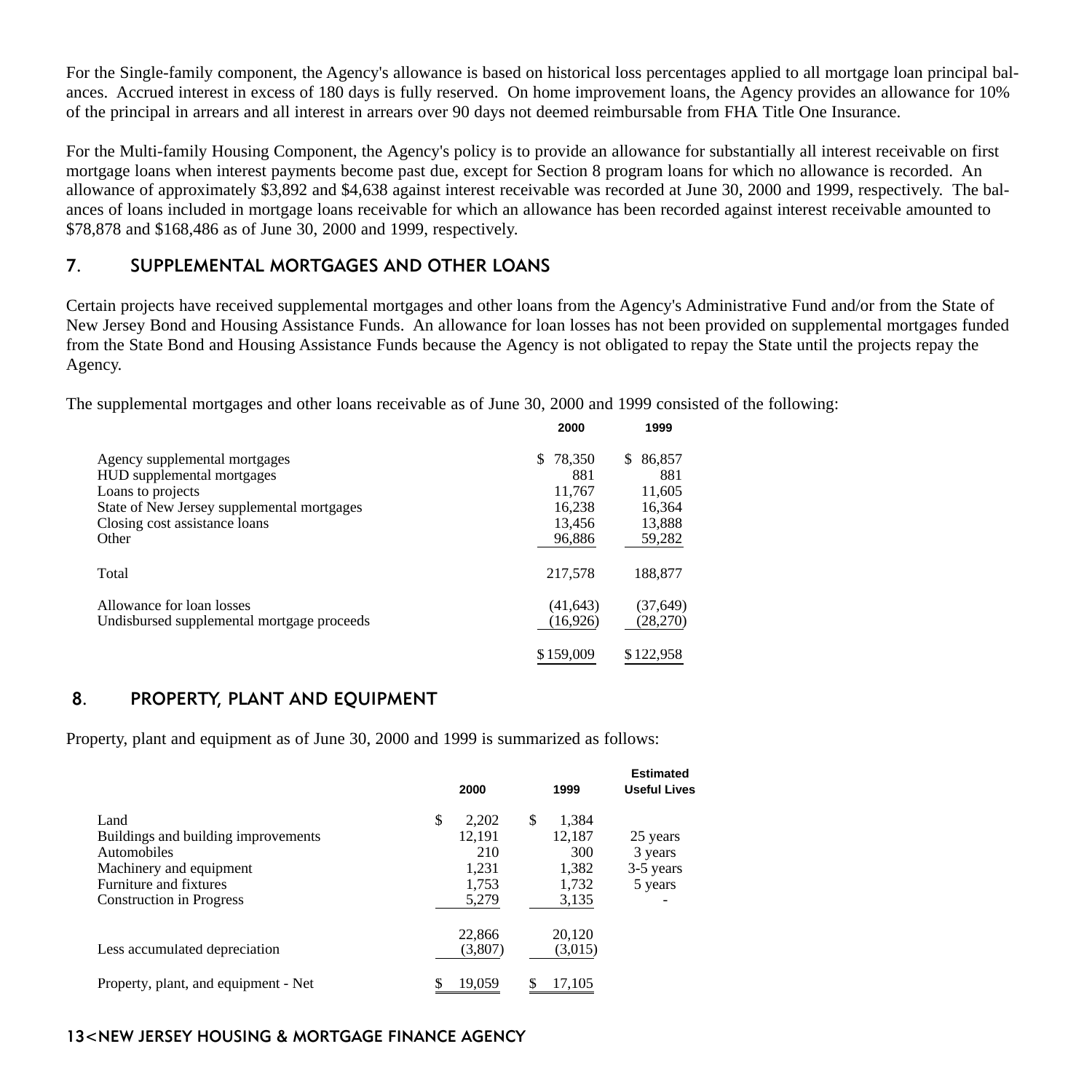# 9. BONDS AND OBLIGATIONS

The Agency obtains funds to finance its operations through the sale of bonds and other obligations. Interest on Agency bonds and obligations is payable quarterly or semiannually. Amounts used to fund financing are generated by the Agency from interest earned on mortgage loans, home improvement loans and investments. Generally, bond principal is due in annual or semiannual installments. Term bonds are subject to redemption by application of sinking fund installments. Pursuant to the related bond and obligation resolutions, the Agency has authorized and issued as of June 30, 2000 and 1999 the following bonds and obligations:

| Single Family Component -                                           | 2000<br>Amount<br>Outstanding | 1999<br>Amount<br>Outstanding |
|---------------------------------------------------------------------|-------------------------------|-------------------------------|
| Home Buyer Revenue Program Bonds, 3.7% to 7.9%,<br>due 2000 to 2029 | \$1,477,925                   | \$1,457,019                   |
| Total bonds and obligations                                         | 1.477.925                     | 1,457,019                     |
| Unamortized discount                                                |                               | (55)                          |
| Bonds and obligations - net                                         | \$1,477,925                   | \$1,456,964                   |

The net proceeds of the aforementioned bonds and obligations were used to make loans to qualified mortgage lenders, purchase eligible residential mortgage and home improvement loans and/or establish debt reserve accounts.

The Home Buyer Revenue Bonds are separately secured, special and limited obligations of the Agency payable solely from the revenues and assets pledged to the payment thereof. The Home Buyer Revenue Bonds are not payable from any of the funds or accounts established under any other resolution of the Agency securing bonds and other obligations. The full faith and credit of the Agency is not pledged for the payment of the principal or redemption price of or interest on the Home Buyer Revenue Bonds.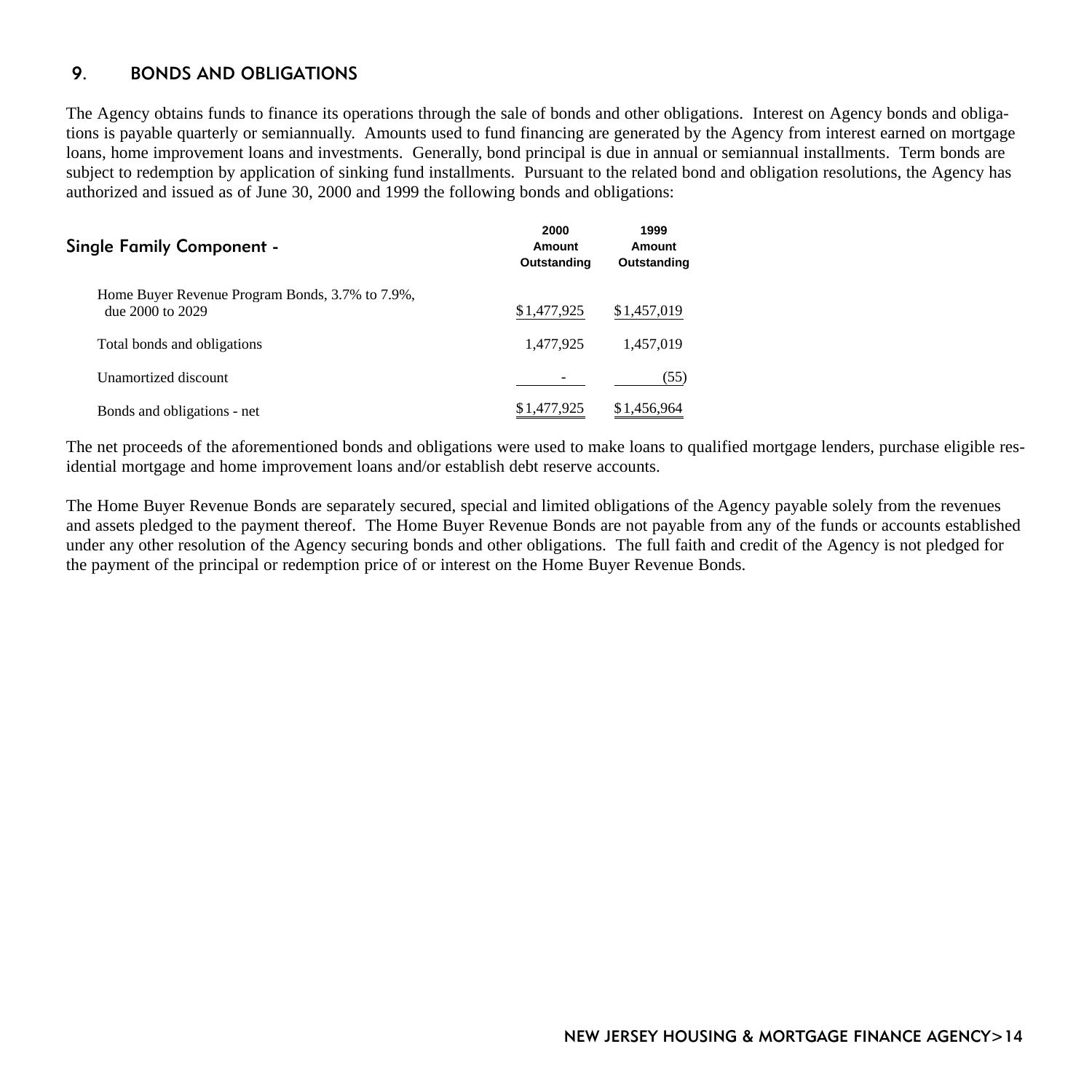# Multi-family Housing Component -

|                                                                                                       | 2000<br>Amount | 1999<br>Amount |
|-------------------------------------------------------------------------------------------------------|----------------|----------------|
|                                                                                                       | Outstanding    | Outstanding    |
| General Housing Loan Bonds*:                                                                          |                |                |
| 1970 Series A, 4.50%, due 1997 to 2019                                                                | \$<br>3,325    | \$<br>3,425    |
| 1971 Series A, 5.20% to 5.40%, due 1997 to 2019                                                       | 26,060         | 27,120         |
| 1972 Series A, 5.60% to 5.80%, due 1997 to 2021                                                       | 34,995         | 36,330         |
| 1972 Series B, 5.10% to 5.25%, due 1997 to 2021                                                       | 35,155         | 36,095         |
|                                                                                                       | 99,535         | 102,970        |
| Special Pledge Revenue Obligations, 1975 Series                                                       |                |                |
| One, 6.75% to 9.00%, due 1997 to 2020                                                                 |                | 41,370         |
| Mortgage Revenue Bonds*, 1977 Issue A (Section 8)<br>Assisted), 6.00% to 6.25%, due 1997 to 2020      | 45,385         | 45,385         |
| Mortgage Revenue Bonds*, 1977 Issue B (Section 236)                                                   |                |                |
| Assisted), 6.00% to 6.375%, due 1998 to 2026                                                          | 59,255         | 60,225         |
| Section 8 Bonds (Section 8 Assisted)*:                                                                |                |                |
| 1981 Series A, 7.00% to 8.00%, due 1997 to 2014                                                       |                | 22,005         |
| 1991 Series A, 6.00% to 7.10%, due 1997 to 2012                                                       | 66,205         | 68,385         |
| 1992 Series A, 7.55%, due 1997 to 2014                                                                | 7,180          | 7,450          |
|                                                                                                       | 73,385         | 97,840         |
| Section 8 Housing Revenue Bonds, 1982 Series A                                                        |                |                |
| (Norfolk Square), 12.46%, due 1997 to 2014                                                            | 3,501          | 3,599          |
| Section 11(b) Mortgage Revenue Bonds, 1983 Series A<br>(Chestnut Street Housing Project), 10.00%, due |                |                |
| 1997 to 2024                                                                                          | 3,580          | 3,610          |
| Section 11(b) Mortgage Revenue Bonds, 1983 Series A                                                   |                |                |
| (Hampshire House Project), 10.00%, due 1998 to 2025                                                   |                | 4,720          |
| Section 11(b) Multi-family Housing Revenue Bonds,                                                     |                |                |
| 1983 Series A (Highview Terrace Project),                                                             |                |                |
| 10.375%, due 1997 to 2025                                                                             | 2,935          | 2,960          |
| Multi-family Housing Revenue Bonds, 1984 Series I                                                     |                |                |
| (Corinthian Towers Project), 10.50% to 11.75%,                                                        |                |                |
| due 1997 to 2025                                                                                      | 9,505          | 9,592          |
| Multi-family Housing Revenue, 1985 Series I                                                           |                |                |
| (Roger Gardens Project), 9.60% to 11.40%, due                                                         |                |                |
| 1997 to 2026                                                                                          | 5,015          | 5,060          |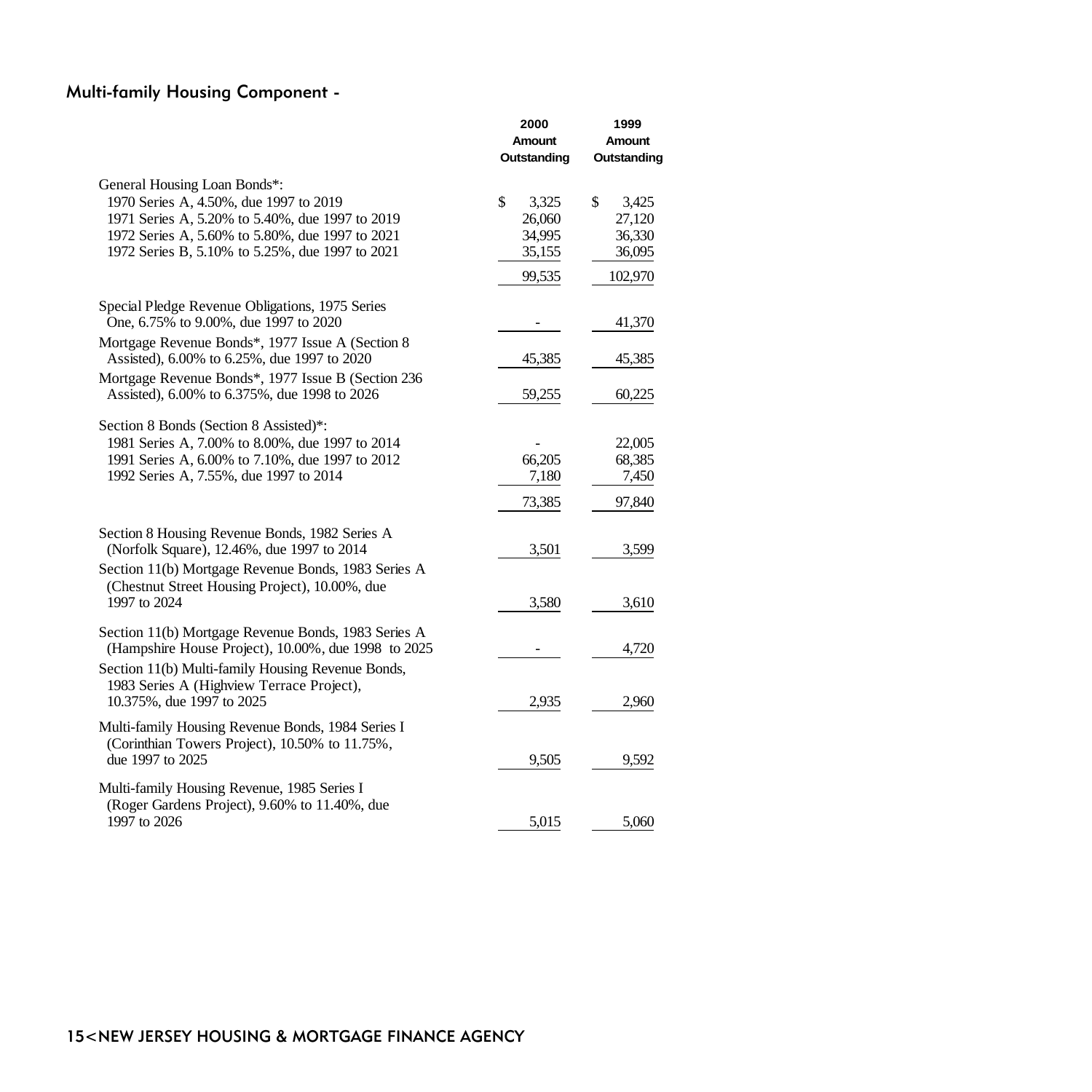|                                                                                                                                                                                                                                                                                                                | 2000<br>Amount<br>Outstanding                         | 1999<br>Amount<br>Outstanding                         |
|----------------------------------------------------------------------------------------------------------------------------------------------------------------------------------------------------------------------------------------------------------------------------------------------------------------|-------------------------------------------------------|-------------------------------------------------------|
| Multi-family Housing Revenue Bonds:<br>1985 Series B (Douglass Harrison Project), 9.25%<br>to 10.625%, due 1997 to 2016<br>1988 Series H (Regency Park), 7.00% to 7.70%, due 1997<br>to 2030<br>1989 Series I (Chestnut Park), 9.50%, due 1997 to 2019<br>1989 Series J (Montclarion), 7.70%, due 1997 to 2029 | \$<br>2,711<br>3,595<br>6,306                         | \$<br>2,785<br>5,895<br>3,650<br>3,280<br>15,610      |
| Multi-family Housing Revenue Refunding Bonds, 1991 Series I<br>(Presidential Plaza), 5.80% to 7.00%, due 1997 to 2030                                                                                                                                                                                          | 132,615                                               | 133,995                                               |
| Rental Housing Revenue Bonds*:<br>1991 Series A, 6.10% to 7.25%, due 1997 to 2022<br>1991 Series B, 5.90% to 6.75%, due 1997 to 2022<br>1991 Series C, 6.50% to 7.10%, due 1997 to 2022<br>1991 Series D, 8.40% to 9.25%, due 1997 to 2022<br>1992 Series E, 7.00% to 9.00%, due 1997 to 2024                  | 7,060<br>13,585<br>2,405<br>5,170<br>12.245<br>40,465 | 7,190<br>13,830<br>2,450<br>5,240<br>12,575<br>41,285 |
| Housing Revenue Bonds:<br>1992 Series A, 6.40% to 6.95%, due 2002 to 2015<br>1992 Series B, 6.15% to 6.40%, due 2000 to 2002<br>1992 Series C, 6.05% to 6.35%, due 1998 to 2000                                                                                                                                | 106,370<br>9,135<br>115,505                           | 106,370<br>9,435<br>5,135<br>120,940                  |
| Housing Revenue Refunding Bonds, 1992 Series One<br>5.50% to 6.70%, due 1997 to 2028                                                                                                                                                                                                                           | 180,585                                               | 192,760                                               |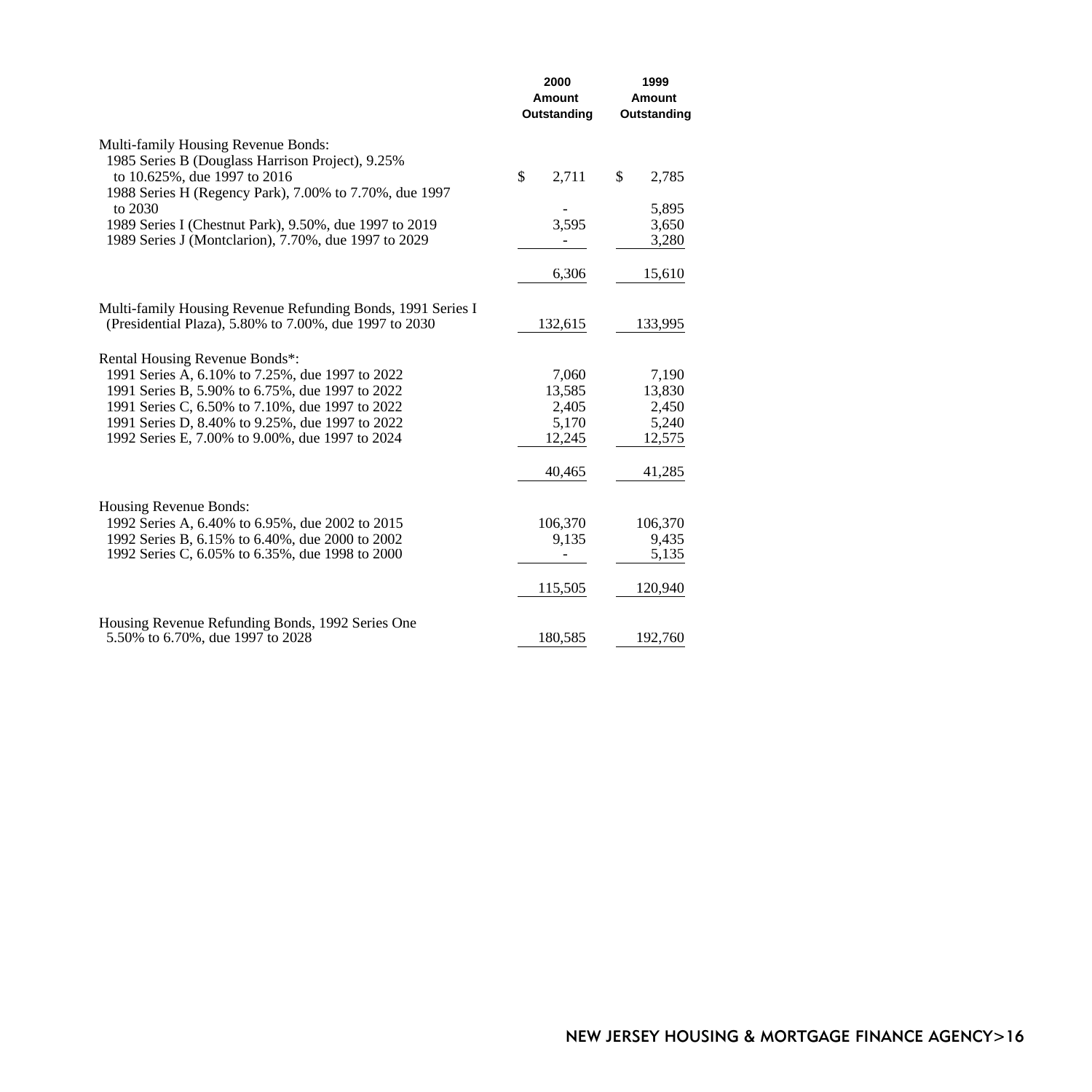|                                                 | 2000<br>Amount<br>Outstanding | 1999<br>Amount<br>Outstanding |
|-------------------------------------------------|-------------------------------|-------------------------------|
| Multi-family Housing Revenue Bonds:             |                               |                               |
| 1995 Series A, 3.95% to 6.10%, due 1997 to 2030 | \$<br>150,970                 | \$.<br>154,800                |
| 1995 Series B, 4.05% to 6.20%, due 1997 to 2020 | 6.865                         | 7,040                         |
| 1995 Series C, 7.25%, due 1997 to 2012          | 2,160                         | 2,265                         |
| 1996 Series A, 4.60% to 6.25%, due 1999 to 2028 | 28.515                        | 28,875                        |
| 1996 Series B, 7.33% to 8.37%, due 1998 to 2028 | 15,585                        | 16,115                        |
| 1997 Series A, 3.95% to 5.65%, due 1999 to 2040 | 71,990                        | 73,140                        |
| 1997 Series B, 3.7% to 5.4%, due 1998 to 2028   | 11,535                        | 11,700                        |
| 1997 Series C, 6.04% to 7.42%, due 1999 to 2040 | 21,720                        | 22,315                        |
| 1999 Series A, 3.30% to 5.15%, due 2000 to 2030 | 29,850                        | 29,850                        |
| 1999 Series B, 3.00% to 4.70%, due 1999 to 2013 | 2,005                         | 2,060                         |
| 1999 Series C, 5.97% to 7.12%, due 2008 to 2030 | 5,805                         | 5,805                         |
| 2000 Series A1, 4.6% to 6.35%, due 2001 to 2032 | 32,105                        |                               |
| 2000 Series A2, 4.6% to 6.35%, due 2001 to 2029 | 2,965                         |                               |
| 2000 Series B, 4.2% to 6.25%, due 2000 to 2026  | 60,890                        |                               |
| 2000 Series C1, 8.38%, due 2032                 | 42,580                        |                               |
| 2000 Series C2, variable rate, due 2032         | 15,000                        |                               |
|                                                 |                               |                               |
|                                                 | 500,540                       | 353,965                       |
| Total bonds and obligations                     | 1,278,112                     | 1,235,886                     |
| Less:                                           |                               |                               |
| Unamortized discount                            | (417)                         | (5,095)                       |
| Deferred loss                                   | (10,772)                      | (11, 404)                     |
| Bonds and obligations - net                     | \$1,266,923                   | \$1,219,387                   |

The bonds and obligations marked with an asterisk (\*) above are collateralized by: (a) a pledge of the full faith and credit of the Agency, (b) all mortgage repayments to the Agency of mortgage loans financed by bonds or obligations pursuant to the respective Agency resolution, (c) all Agency income resulting from fees and charges collected from sponsors of permanently financed Projects under the Agency resolutions pursuant to mortgages and net operating income from such financed Projects which the Agency may acquire title to, or take possession of, through protection and enforcement, of its rights under mortgage agreements on such Projects, (d) all mortgages pledged as collateral under mortgage loans financed out of bonds or obligations pursuant to the respective Agency resolution, and (e) the funds and accounts under the resolutions and investments thereof.

All other bonds and obligations are separately secured, special obligations of the Agency and are payable solely from the property pledged to the payment thereof. These bonds are not payable from any of the funds or accounts established under any other resolution of the Agency securing bonds and other obligations.

In October 1995, the Agency issued Multi-family Housing Revenue Bonds 1995 Series A, 1995 Series B and 1995 Series C in the aggregate amount of \$173,500 to provide funds for second mortgage loans and to refund six existing multi-family bond issues. The economic gain on this transaction was \$53,630, and the difference between the reacquisition price and the net carrying value of the refunded debt was \$13,672, which is being deferred and amortized using the straight-line method over the life of the refunded debt as a component of interest expense.

As of June 30, 2000 and 1999, there was \$143,795 and \$21,536, respectively, of undisbursed proceeds from the sale of bonds and obligations. Such funds represent initial mortgage loan funds committed to Multi-family Housing sponsors authorized under various resolutions.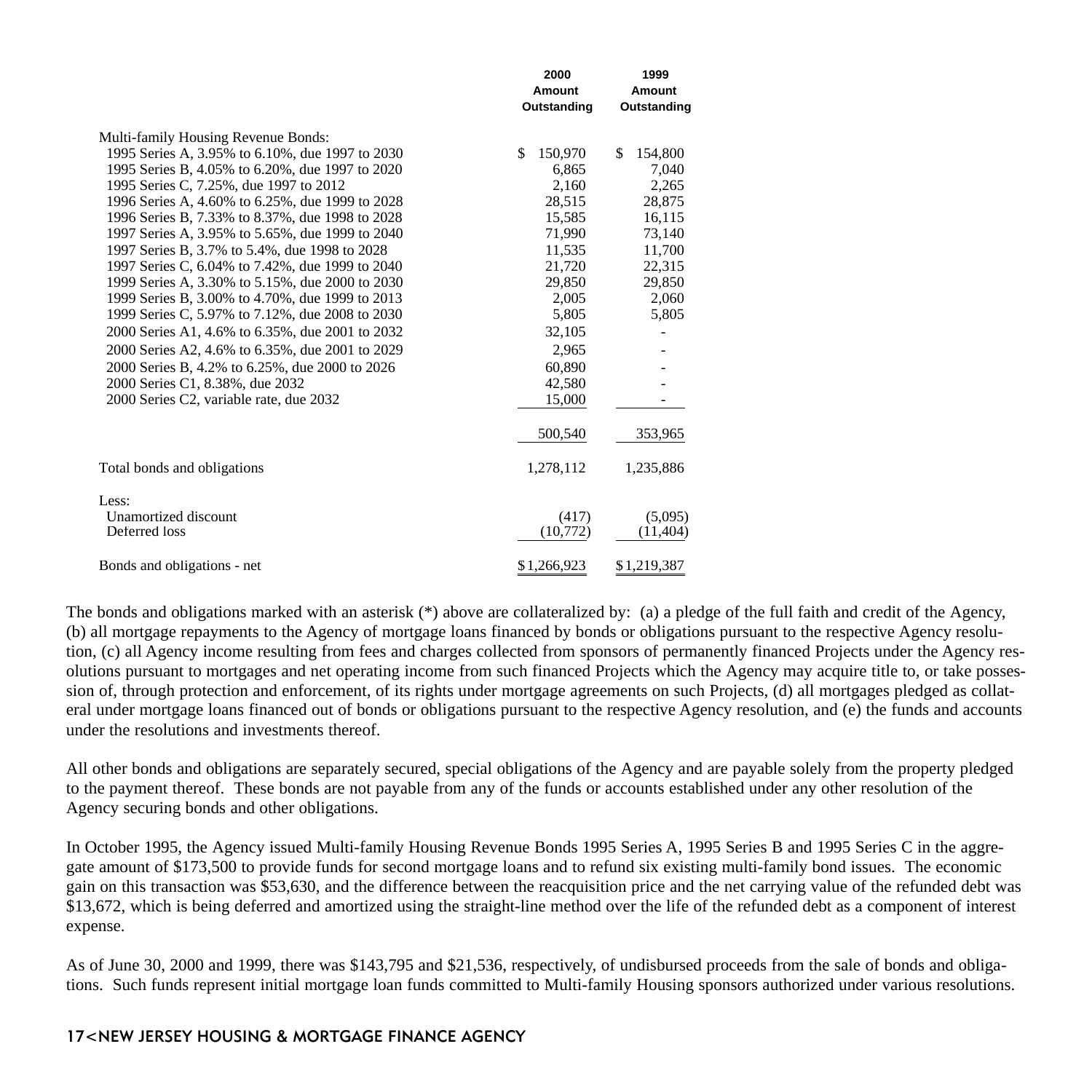Zero Coupon and Compound Interest Bonds - Zero coupon bonds and compound interest bonds do not bear interest but instead accrete in value continuously until maturity. Accretion, using the effective yield method, is recorded as interest expense with a corresponding increase in the value of the bonds outstanding.

Future Principal and Interest Requirements - The approximate principal and interest payments required on outstanding bonds and obligations over the next five years and thereafter are as follows:

|                                                    | <b>Single Family</b><br>Mortgage<br>Component                     |                                                                   |                                                                   | Multi-family<br><b>Housing</b><br>Component                     |  |
|----------------------------------------------------|-------------------------------------------------------------------|-------------------------------------------------------------------|-------------------------------------------------------------------|-----------------------------------------------------------------|--|
| <b>June 30.</b>                                    | <b>Principal</b>                                                  | Interest                                                          | <b>Principal</b>                                                  | Interest                                                        |  |
| 2001<br>2002<br>2003<br>2004<br>2005<br>Thereafter | \$<br>21,680<br>23,090<br>24.235<br>25.455<br>28.795<br>1,354,670 | \$<br>82,551<br>81,533<br>80.426<br>79.236<br>77.949<br>1,040,092 | \$<br>49.444<br>38,055<br>50,981<br>46.942<br>47.391<br>1,045,299 | \$<br>83,632<br>78.915<br>76.442<br>73,657<br>70,870<br>776,764 |  |
|                                                    | \$1,477,925                                                       | \$1,441,787                                                       | \$1,278,112                                                       | \$1,160,280                                                     |  |

The table above states principal at the amount when originally issued and interest at the amount to be accreted by the respective maturity dates. Accordingly, total principal above does not agree with the bonds and obligation tables which state the bond amounts at their accreted value as of June 30, 2000 and 1999.

## 10. FUNDS HELD IN TRUST FOR MORTGAGORS

Funds held by the Agency for its Projects include proceeds from conversion of Projects from non-profit to limited-dividend status in the form of development cost and community development escrows and unspent subsidies. These funds are available to absorb initial operating deficits, construction overruns, provide additional amenities to the Projects, and for other contingencies.

Funds held in trust for mortgagors as of June 30, 2000 and 1999 include the following:

|                                                                         | 2000      | 1999      |
|-------------------------------------------------------------------------|-----------|-----------|
| Multi-family Housing Component - unspent subsidies                      | 8,164     | 8,309     |
| Administrative Fund (components included on the balance)                |           |           |
| sheet category "Funds Held in Trust"):<br>Community development escrows | 6,563     | 6.812     |
| Development cost escrows                                                | 32,447    | 31,366    |
| Other funds held in trust                                               | 142,968   | 102,760   |
|                                                                         | 181,978   | 140,938   |
|                                                                         | \$190,142 | \$149,247 |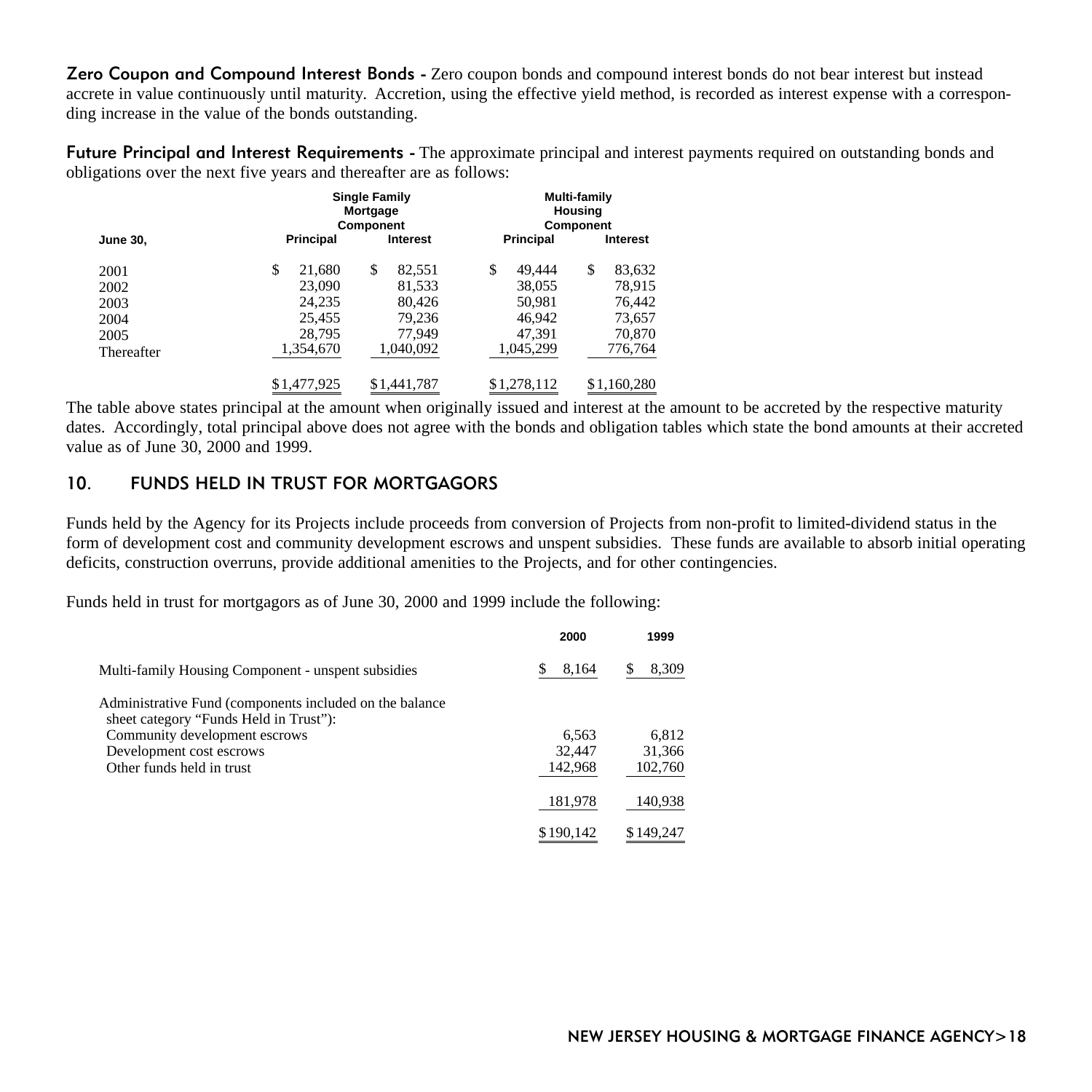# 11. MORTGAGOR ESCROW DEPOSITS

The Agency holds, in escrow, monthly deposits from the Projects for payments of property and liability insurance, hazard insurance, payments in lieu of taxes, and major repairs and replacements and undisbursed earnings. Mortgagor escrow deposits as of June 30, 2000 and 1999 include the following:

|                                                                                           | 2000              | 1999              |
|-------------------------------------------------------------------------------------------|-------------------|-------------------|
| Multi-family Housing Component                                                            | S<br>7.234        | 6,956             |
| Administrative Fund:<br>Reserve for repairs and replacements<br>Tax and insurance escrows | 167,227<br>20,230 | 157,367<br>19,025 |
|                                                                                           | 187,457           | 176,392           |
|                                                                                           | \$194,691         | \$183,348         |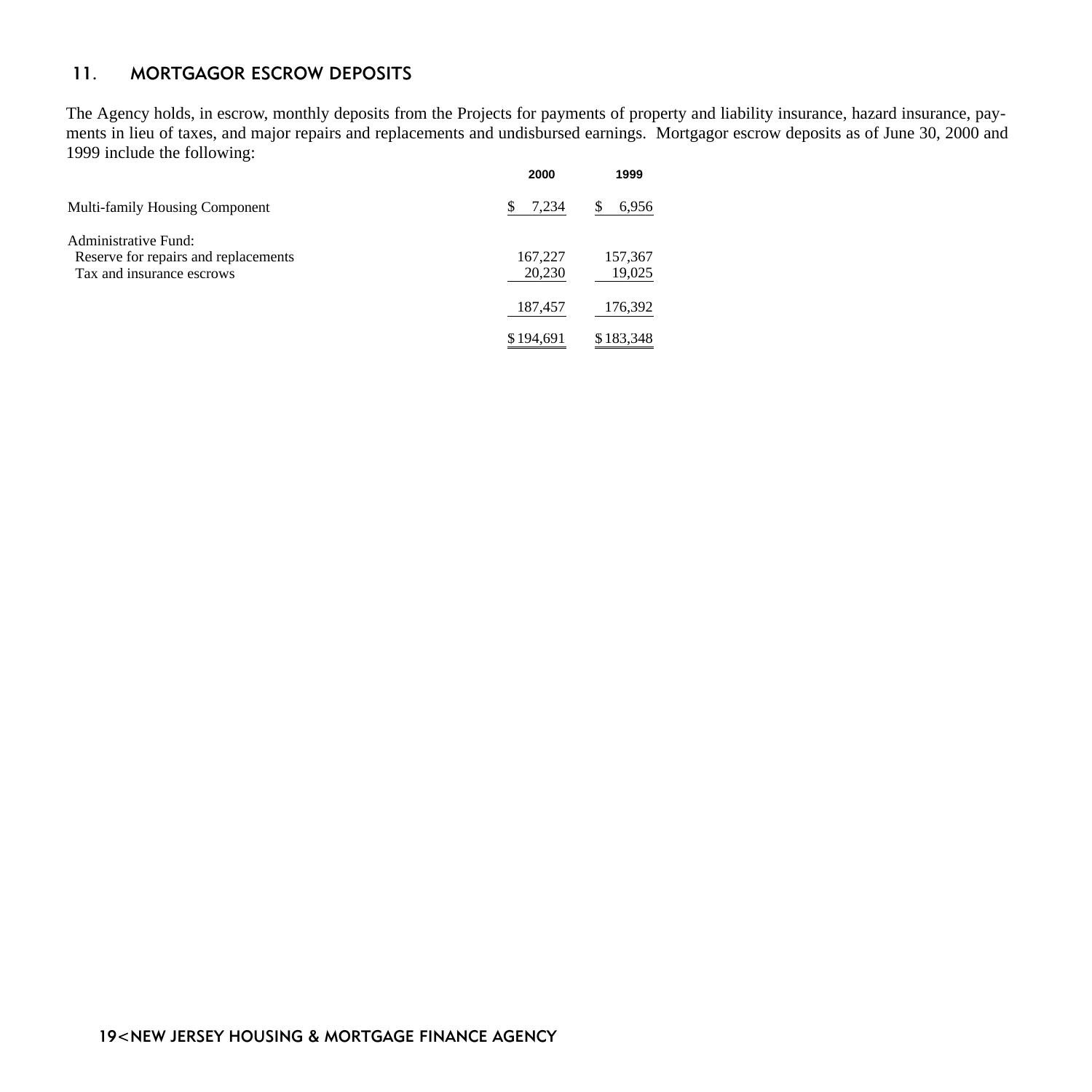# 12. RETAINED EARNINGS

Restricted under Bond and Obligation Resolutions - As described in Note 1, monies within each Bond and Obligation Fund are pledged as security for the respective bondholders, and thus are restricted as to their application.

Appropriated Administrative Fund Retained Earnings - Appropriated Administrative Fund retained earnings are funds set aside by the Agency's members for the following purposes:

|                                                                                                            | 2000      |
|------------------------------------------------------------------------------------------------------------|-----------|
| For commitments to assist financially troubled projects with supplemental mortgages that will be used      |           |
| to fund operating and debt service deficiencies as well as to fund construction costs to rehabilitate some |           |
| of the projects                                                                                            | \$21,360  |
| To fund debt service arrearages, operating deficits or essential capital improvements of any project that  |           |
| cannot fund these items from normal project income                                                         | 1,868     |
| For loans to rental projects meeting low and moderate income housing needs                                 | 3,420     |
| To fund potential loan losses on the Multi-family Bond Resolutions                                         | 5,700     |
| To create and administer a revolving loan program providing for the financing of emergency and/or          |           |
| transitional housing developments                                                                          | 1,938     |
| To fund the Urban Home Ownership Recovery Program                                                          | 30,400    |
| To fund the Equity Gap Program                                                                             | 135       |
| To fund the Royal Court Townhouses project                                                                 | 497       |
| For AIDS permanent housing                                                                                 | 1,182     |
| To fund the Stockton Street Project                                                                        | 350       |
| To fund the Shore Easy Program                                                                             | 551       |
| For environmental remediation, life and safety repairs for the Amity Projects                              | 400       |
| Fund the Life Safety Rehabilitation Program                                                                | 50        |
| To fund the Community Loan Fund Grant                                                                      | 400       |
| To fund the ABC Corporation                                                                                | 800       |
| To fund the Non-Bond Multi-family Program                                                                  | 13,944    |
| To fund the Camden Initiative Program                                                                      | 1,486     |
| To fund the Funds remaining from Housing Revenue Refunding Bonds, 1992 Series One and                      |           |
| 1992 Series A, B and D transferred to the Administrative Fund and appropriated for program purposes        | 30,600    |
| To fund the Ethel Lawrence Homes Project                                                                   | 1,545     |
| To fund the Miners Overlook Village Project                                                                | 940       |
| To fund Developmentally Disabled Program                                                                   | 1,000     |
| To fund HOPE Program                                                                                       | 500       |
| To fund Sweat Equity Program                                                                               | 300       |
| To Fund McCorristin Square Program                                                                         | 1,900     |
| To fund Tax Certificate Redemption 106 N. Walnut                                                           | 202       |
| For Business Consultants                                                                                   | 466       |
| To fund Urban Statewide Acquisition Program                                                                | 10.000    |
| To fund Upstairs Downtown Program                                                                          | 3,441     |
|                                                                                                            |           |
| Total appropriated retained earnings                                                                       | \$135,375 |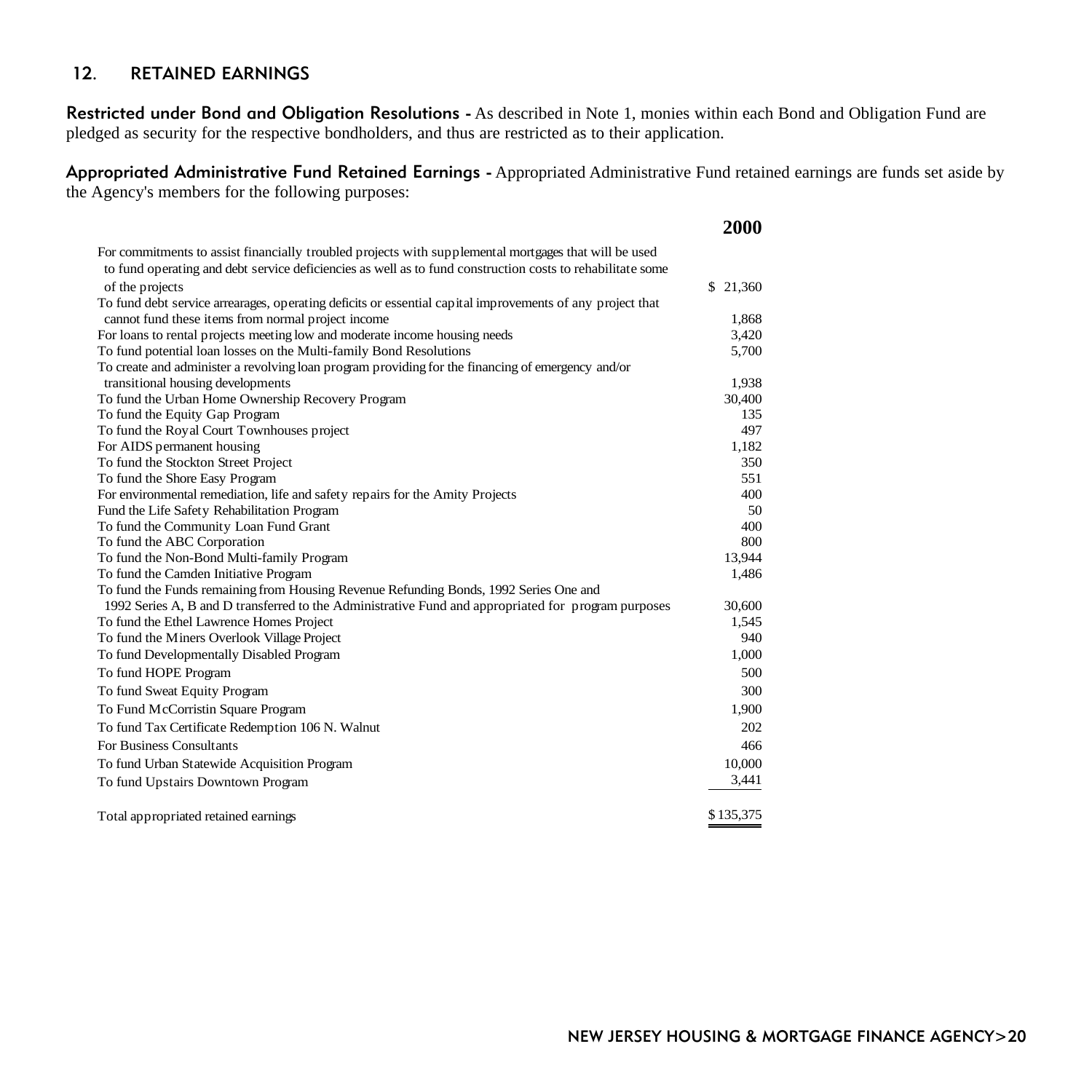# 13. PENSION PLAN

Salaried employees of the Agency are members of the Public Employees' Retirement System of the State of New Jersey (PERS), a costsharing multiple employer public retirement system. PERS' designated purpose is to provide retirement benefits and medical benefits for qualified retirees, and other benefits to its members. The payroll for Agency members of PERS for the years ended June 30, 2000 and 1999 was approximately \$11,138 and \$10,357, respectively.

All Agency salaried employees are required as a condition of employment to be members of PERS. The vesting and benefit provisions are set by N.J.S.A. 43:15A and 43:3B. PERS provides retirement, death and disability benefits, as well as medical benefits for certain qualified members. All Agency benefits vest after ten years of service, except for medical benefits which vest after 25 years of service. Retirement benefits for age and service are available at age 60 and are generally determined to be 1/60 of final average salary for each year of service credit, as defined. Final average salary equals the average salary for the final three years of service prior to retirement (or highest three years' compensation if other than the final three years). Members may seek early retirement after achieving 25 years of service credit or they may elect deferred retirement after achieving eight to ten years of service in which case benefits would begin the first day of the month after the member attains normal retirement age. The system also provides death and disability benefits. Benefits are established by State statute.

Members are required by PERS to contribute 3% of their salary. The Agency is required by state statute to contribute the remaining amounts necessary to pay benefits when due. The amount of the Agency's contribution is certified each year by PERS on the recommendation of the actuary who makes an annual actuarial valuation. The valuation is a determination of the financial condition of PERS. It includes the computation of the present dollar value of benefits payable to former and present members and the present dollar value of future employer and employee contributions, giving effect to mortality among active and retired members and also to the rates of disability, retirement, withdrawal, former service, salary and interest.

Funding by the State and related employers is based upon annual actuarially determined percentages of total compensation of all active members. This amount approximates the actuarially determined pension cost for the year, including amortization of prior service cost over 40 years.

Contributions required and made for the years ended June 30, 2000 and 1999 were \$389 and \$474 (4.8%), respectively, which was all contributed by the employees.

The Pension Benefit Obligation is a standardized disclosure measure of the present value of pension benefits, adjusted for the effects of projected salary increases and step-rate benefits, estimated to be payable in the future as a result of employee service to date. The measure, which is the actuarial present value of credited projected benefits, is intended to help users assess the PERS funding status on a going-concern basis, assess progress made in accumulating sufficient assets to pay benefits when due, and make comparisons among PERS and employers. PERS does not make separate measurements of assets and pension benefit obligations for individual employers. The benefit obligations were determined as part of the most recent annual actuarial valuation dated March 31, 1996. For the year ended June 30, 1997, the State portion of employer contributions exceeded the annual required contributions as a result of legislation that was enacted (Chapter 114, P.L. 1997) authorizing the New Jersey Economic Development Authority to issue bonds, notes or other obligations for the purpose of financing, in full or in part, the State of New Jersey's portion of the unfunded accrued liability under the State of New Jersey retirement systems.

Per the 1997 PERS annual report, the asset valuation method was changed from market related value to full-market value for the valuation report dated March 31, 1996. In addition, the employee contribution rate was reduced by  $\frac{1}{2}$  of 1% to 4.5% for calendar year 1999 and was reduced by 1.5% to 3% for calendar year 2000. The actuarial assumptions used in the valuation were developed on the basis of a three-year experience investigation for the period ended March 31, 1993. Due to the recognition of the bond proceeds and the change in the asset valuation method as a result of enactment of Chapters 114 and 115, all unfunded accrued liabilities of the System were eliminated except for the unfunded liability for local early retirement incentive benefits. As of March 31, 1996, the System has a net accrued liability surplus of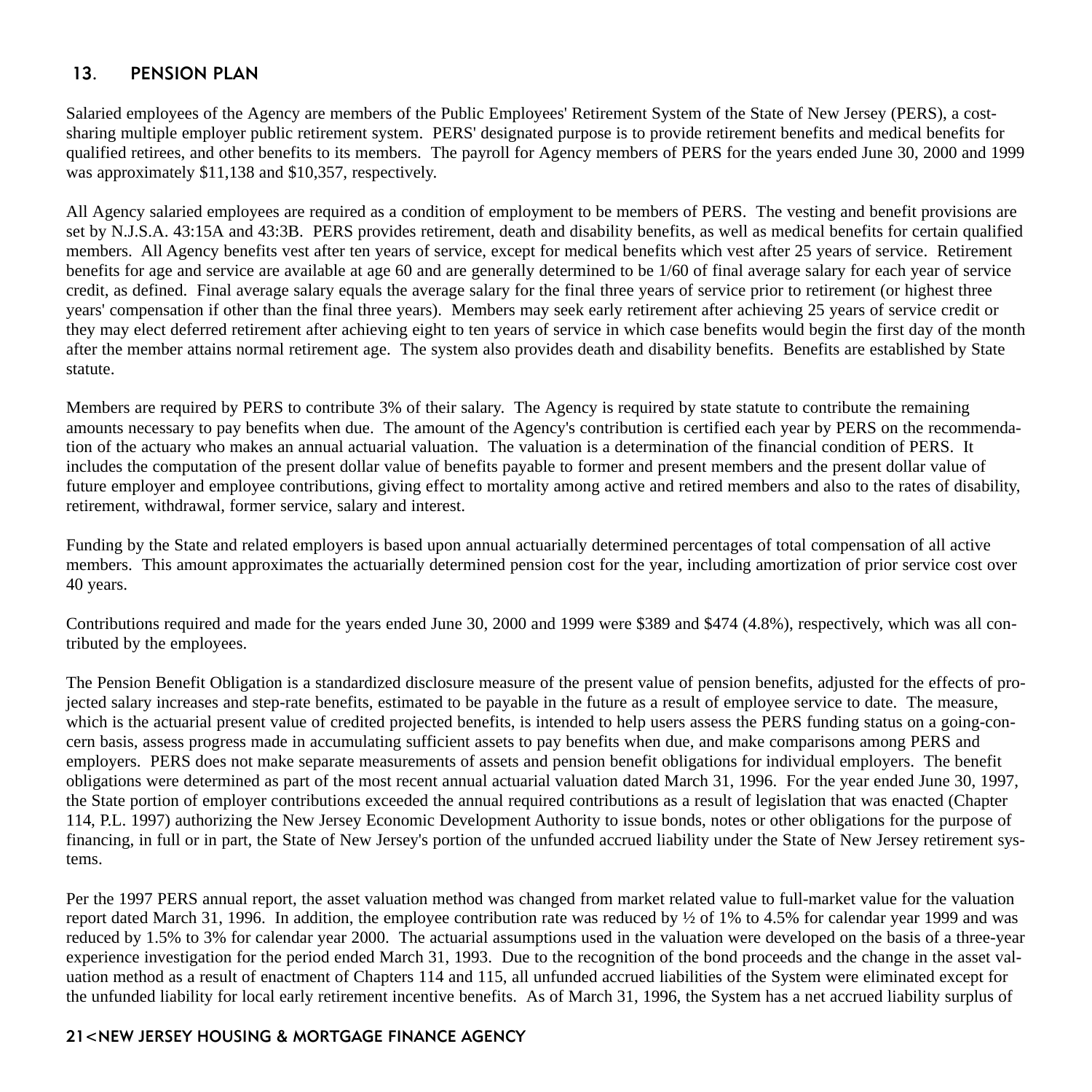\$1,235,006. At the State of New Jersey level, accrued benefits for basic allowances and cost-of-living adjustments are in a surplus position as of March 31, 1996 to the extent of \$455,439. Prior to Chapters 114 and 115, the System had a \$168,337 unfunded liability for such benefits. At the local level, the change in asset valuation method resulted in a \$767,595 increase in the accrued liability surplus for basic benefits and cost-of-living adjustments from \$248,916 to \$1,016,511 as of March 31, 1996. As there is a \$236,944 unfunded liability for early retirement incentive benefits, the net accrued liability surplus at the local level is \$779,567 as of March 31, 1996.

A variety of significant actuarial assumptions are used to determine the valuation of the pension benefit obligation, including: (a) an assumed discount rate of 8¾%, which is in excess of the current prevailing market rate, (b) projected salary increases, including inflation, merit, and productivity of 6.75% at age 25 to 3.61% at age 69. Mortality, vestings, retirement age and withdrawal estimates are based upon tables supplied by the Plan actuary.

# 14. COMMITMENTS AND CONTINGENCIES

On March 15, 1994, the Agency entered into an Advances, Collateral Pledge and Security Agreement (the "Agreement") with the Federal Home Loan Bank. As of June 30, 2000 and 1999, the available line of credit was \$18,637 and \$17,621, respectively, of which none was outstanding.

The Agency is a defendant in various legal actions arising in the ordinary course of business. The Agency is represented in these actions by the Attorney General of the State of New Jersey, acting as general counsel to the Agency, and by counsel to the Agency's various insurers. In the opinion of management, the ultimate disposition of these legal actions will not have a material adverse effect on the Agency's financial position.

# 15. SUBSEQUENT EVENT

On July 28, 2000, the Agency issued Multi Family Housing Revenue Bonds, 2000 Series E1, 2000 Series E2, 2000 Series F and 2000 Series G to provide funds for multi-family mortgage loans and to refund the 1977 Series A and B, 1982 Series A, 1984 Series I, 1985 Series B and 1989 Series I bonds of the Resolution. During August 2000, the Agency was preparing to issue Single Family Home Buyer bonds to provide funds for single family mortgage loans.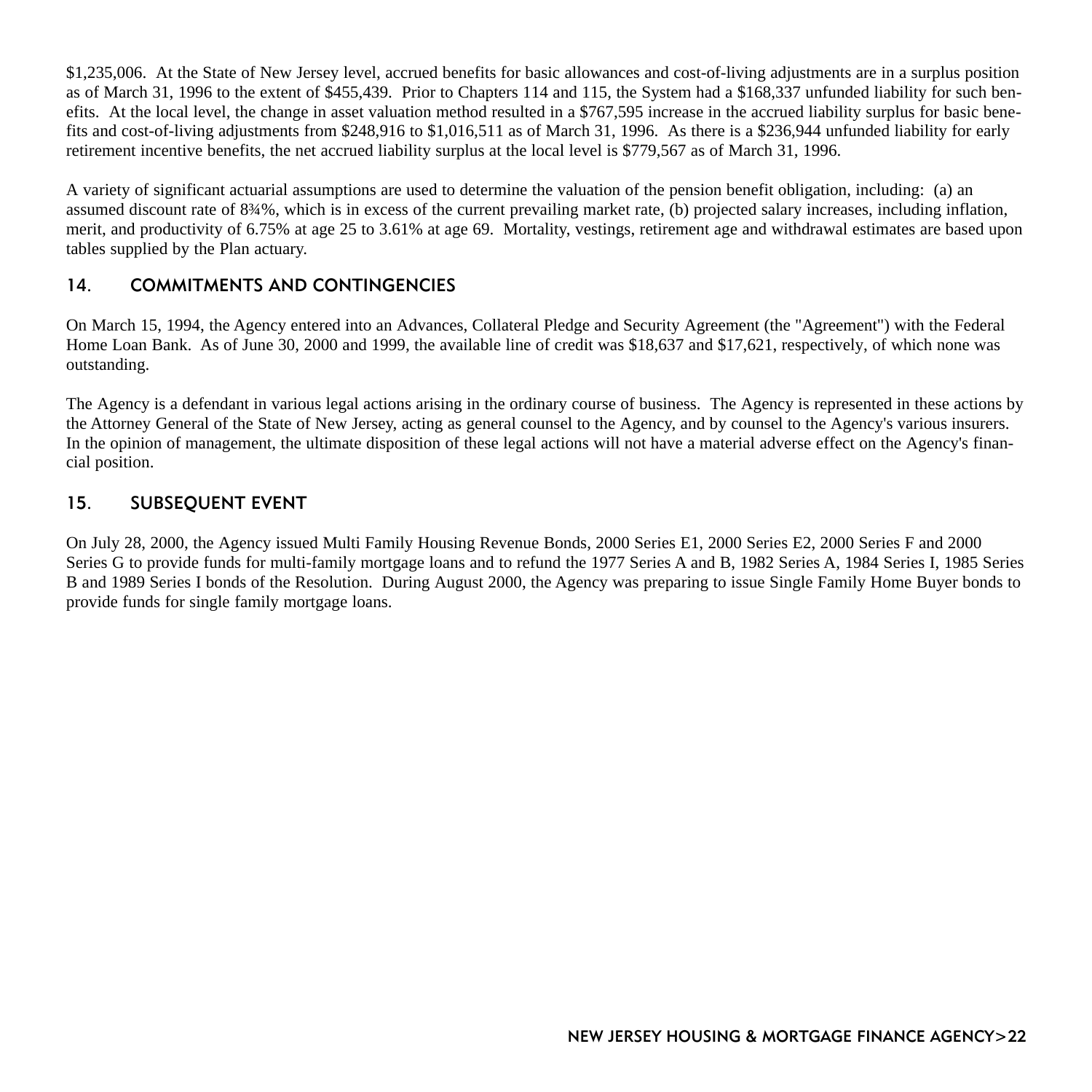#### **SINGLE-FAMILY MORTGAGE COMPONENT BALANCE SHEETS JUNE 30, 2000 AND 1999 (In Thousands)**

|                                                   | Home<br><b>Buyer</b><br>Revenue<br><b>Bond</b><br>Program | 2000<br><b>Total</b><br><b>Bond and</b><br>Obligation<br><b>Funds</b> | 1999<br><b>Total</b><br><b>Bond and</b><br>Obligation<br><b>Funds</b> |
|---------------------------------------------------|-----------------------------------------------------------|-----------------------------------------------------------------------|-----------------------------------------------------------------------|
| <b>ASSETS:</b>                                    |                                                           |                                                                       |                                                                       |
| Cash and cash equivalents,                        |                                                           |                                                                       |                                                                       |
| substantially restricted                          | \$<br>41,727                                              | \$<br>41,727                                                          | \$<br>37,343                                                          |
| Investments, substantially restricted             | 306,181                                                   | 306,181                                                               | 318,308                                                               |
| Accrued interest receivable on investments        | 4,617                                                     | 4,617                                                                 | 4,914                                                                 |
| Mortgage loans receivable - net                   | 1,248,884                                                 | 1,248,884                                                             | 1,214,936                                                             |
| Debt service arrears receivable - net             | 7,074                                                     | 7,074                                                                 | 7,138                                                                 |
| Due from loan servicers and insurers              | 4,135                                                     | 4,135                                                                 | 3,662                                                                 |
| Deferred charges - bond issuance costs, net       | 9,112                                                     | 9,112                                                                 | 10,317                                                                |
| Real estate owned                                 | 3,349                                                     | 3,349                                                                 | 3,525                                                                 |
| Other assets                                      | 382                                                       | 382                                                                   | 437                                                                   |
| <b>TOTAL ASSETS</b>                               | \$1,625,461                                               | \$1,625,461                                                           | \$1,600,580                                                           |
| LIABILITIES AND RETAINED EARNINGS                 |                                                           |                                                                       |                                                                       |
| <b>LIABILITIES:</b>                               |                                                           |                                                                       |                                                                       |
| Bonds and obligations - net                       | \$1,477,925                                               | \$1,477,925                                                           | \$1,456,964                                                           |
| Accrued interest payable on bonds and obligations | 20,700                                                    | 20,700                                                                | 21,156                                                                |
| Other liabilities                                 | 1,366                                                     | 1,366                                                                 | 3,830                                                                 |
| Due to other funds                                | 5,824                                                     | 5,824                                                                 | 5,898                                                                 |
| <b>Total liabilities</b>                          | 1,505,815                                                 | 1,505,815                                                             | 1,487,848                                                             |
| <b>RETAINED EARNINGS:</b>                         |                                                           |                                                                       |                                                                       |
| Restricted under bond and obligation resolutions  | 119,646                                                   | 119,646                                                               | 96,420                                                                |
| Appropriated retained earnings                    |                                                           |                                                                       | 16,312                                                                |
| Total retained earnings                           | 119,646                                                   | 119,646                                                               | 112,732                                                               |
|                                                   |                                                           |                                                                       |                                                                       |
| TOTAL LIABILITIES AND RETAINED EARNINGS           | \$1,625,461                                               | \$1,625,461                                                           | \$1,600,580                                                           |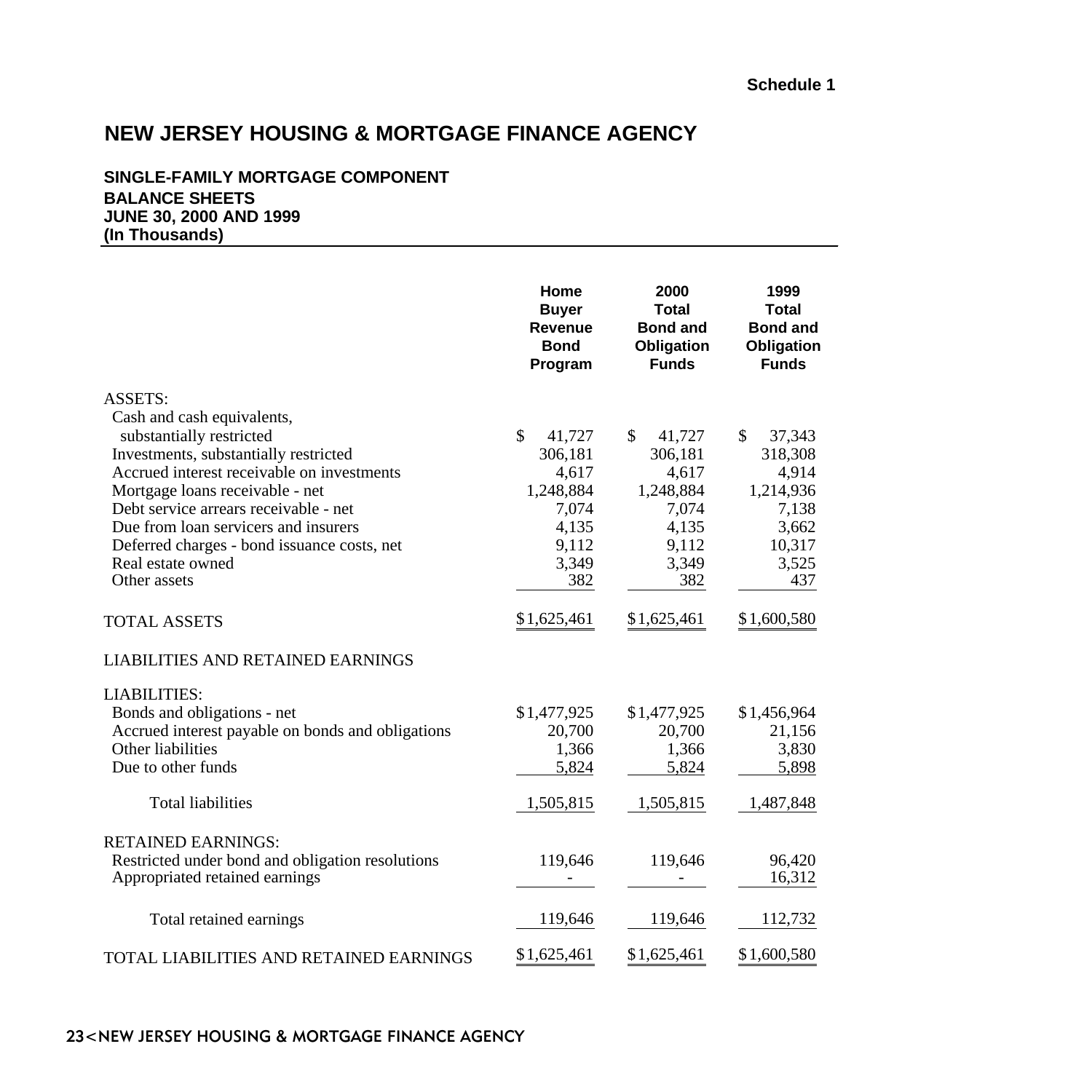#### **SINGLE-FAMILY MORTGAGE COMPONENT INCOME STATEMENTS YEARS ENDED JUNE 30, 2000 AND 1999 (In Thousands)**

|                                                | Home<br><b>Buyer</b><br><b>Revenue</b><br><b>Bond</b><br>Program | 2000<br>Total<br><b>Bond and</b><br>Obligation<br><b>Funds</b> | 1999<br>Total<br><b>Bond and</b><br>Obligation<br><b>Funds</b> |
|------------------------------------------------|------------------------------------------------------------------|----------------------------------------------------------------|----------------------------------------------------------------|
| Revenues:                                      |                                                                  |                                                                |                                                                |
| Interest income:                               |                                                                  |                                                                |                                                                |
| Mortgage loans                                 | \$86,211                                                         | \$86,211                                                       | \$89,709                                                       |
| Investments                                    | 24,229                                                           | 24,229                                                         | 23,818                                                         |
| Other income - net                             | 96                                                               | 96                                                             | 79                                                             |
| Total revenues                                 | 110,536                                                          | 110,536                                                        | 113,606                                                        |
| Expenses:                                      |                                                                  |                                                                |                                                                |
| Interest                                       | 86,241                                                           | 86,241                                                         | 89,753                                                         |
| Insurance costs                                | 1,637                                                            | 1,637                                                          | 1,821                                                          |
| Servicing fees and other                       | 4,333                                                            | 4,333                                                          | 4,548                                                          |
| Salaries and related benefits                  | 1,817                                                            | 1,817                                                          | 1,771                                                          |
| Professional services and financing costs      | 259                                                              | 259                                                            | 226                                                            |
| General and administrative expenses            | 1,007                                                            | 1,007                                                          | 1,028                                                          |
| Loss on sale of real estate owned              | 1,102                                                            | 1,102                                                          | 1,742                                                          |
| Provision for loan losses                      | 2,641                                                            | 2,641                                                          | 2,082                                                          |
| Total expenses                                 | 99,037                                                           | 99,037                                                         | 102,971                                                        |
| Operating income before extraordinary items    | 11,499                                                           | 11,499                                                         | 10,635                                                         |
| Extraordinary items:                           |                                                                  |                                                                |                                                                |
| Loss on early extinguishment of debt           | 4,585                                                            | 4,585                                                          | 3,539                                                          |
| Operating income after extraordinary items and |                                                                  |                                                                |                                                                |
| before operating transfers                     | 6,914                                                            | 6,914                                                          | 7,096                                                          |
| Operating transfers - net                      |                                                                  |                                                                | (41, 646)                                                      |
| Net Income                                     | 6,914                                                            | 6,914                                                          | (34, 550)                                                      |
| Retained earnings,<br>Beginning of year        | 112,732                                                          | 112,732                                                        | 147,282                                                        |
| Retained earnings,<br>End of year              | \$119,646                                                        | \$119,646                                                      | \$112,732                                                      |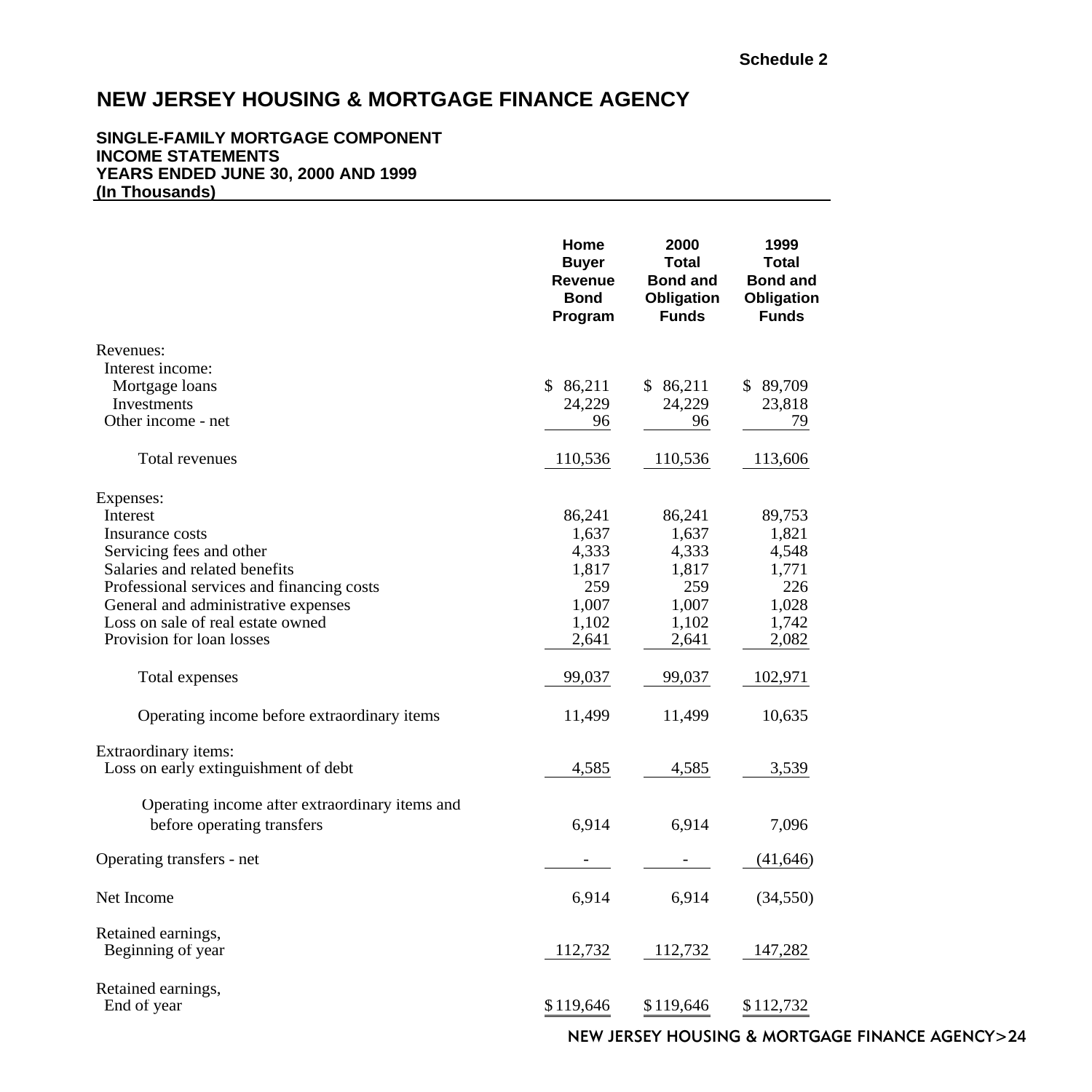#### **MULTI-FAMILY HOUSING COMPONENT BALANCE SHEETS JUNE 30, 2000 AND 1999 (In Thousands)**

|                                                                                      | General<br><b>Housing</b><br>Loan<br><b>Bond</b><br><b>Funds</b> | 1975-1<br><b>SPRO</b> | 1977-A                   | 1977-B                   | 1982-A<br><b>Norfolk</b><br><b>Square</b> | 1983-A<br><b>Street</b> | 1983-A<br><b>Chestnut Hampshire Highview</b><br>House | 1983-A<br><b>Terrace</b> |
|--------------------------------------------------------------------------------------|------------------------------------------------------------------|-----------------------|--------------------------|--------------------------|-------------------------------------------|-------------------------|-------------------------------------------------------|--------------------------|
| ASSETS:                                                                              |                                                                  |                       |                          |                          |                                           |                         |                                                       |                          |
| Cash and cash equivalents,<br>substantially restricted<br>Investments, substantially | \$<br>5,997                                                      | \$                    | \$<br>233                | \$<br>$\overline{c}$     | \$<br>705                                 | \$<br>293               | \$<br>$\sim$                                          | \$<br>253                |
| restricted<br>Accrued interest receivable                                            | 27,757                                                           |                       | 28,039                   | 11,376                   |                                           | 221                     | ÷.                                                    | 173                      |
| on investments                                                                       |                                                                  |                       | 167                      | 62                       |                                           | 9                       |                                                       | 13                       |
| Mortgage loans receivable - net                                                      | 86,528                                                           |                       | 47,432                   | 55,326                   | 3,436                                     | 3,290                   |                                                       | 2,814                    |
| Debt service arrears receivable - net<br>Deferred charges - bond                     | 22                                                               |                       | $\overline{\phantom{a}}$ | 6                        |                                           |                         |                                                       |                          |
| issuance costs - net                                                                 |                                                                  |                       | 397                      | 512                      |                                           |                         |                                                       |                          |
| Other assets                                                                         |                                                                  |                       | $\blacksquare$           | $\overline{\phantom{a}}$ |                                           |                         |                                                       |                          |
| TOTAL ASSETS                                                                         | 120,304<br>\$                                                    | \$                    | 76,268<br>\$             | \$67,284                 | \$4,141                                   | 3,813<br>\$             | \$<br>$\sim$                                          | \$3,253                  |
| LIABILITIES AND RETAINED<br><b>EARNINGS</b>                                          |                                                                  |                       |                          |                          |                                           |                         |                                                       |                          |
| <b>LIABILITIES:</b>                                                                  |                                                                  |                       |                          |                          |                                           |                         |                                                       |                          |
| Bonds and obligations - net<br>Accrued interest payable                              | \$<br>99.535                                                     | \$                    | 45.385<br>\$             | \$59,255                 | \$3.501                                   | \$<br>3.580             | \$<br>$\sim$                                          | \$2.935                  |
| on bonds and obligations<br>Advances from the State of<br>New Jersey for bond and    | 901                                                              |                       | 473                      | 630                      | 72                                        | 59                      |                                                       | 51                       |
| housing assistance                                                                   | 1,779                                                            |                       |                          |                          |                                           |                         |                                                       |                          |
| Minimum escrow requirement                                                           | 690                                                              |                       | 398                      | 356                      | 49                                        |                         |                                                       | 26                       |
| Funds held in trust for mortgagors                                                   | 4,622                                                            |                       |                          |                          |                                           |                         |                                                       |                          |
| Mortgagor escrow deposits                                                            | 7,235                                                            |                       |                          | L.                       |                                           |                         |                                                       | ÷                        |
| Other liabilities                                                                    |                                                                  |                       |                          |                          |                                           |                         |                                                       | 17                       |
| Due to HUD after due to other funds                                                  | $\overline{\phantom{a}}$                                         |                       |                          |                          |                                           | 330                     |                                                       | 293                      |
| Due to other funds                                                                   | 494                                                              |                       | 56                       | (34)                     |                                           |                         |                                                       | $\overline{\phantom{a}}$ |
| <b>Total liabilities</b>                                                             | 115,256                                                          |                       | 46,312                   | 60,207                   | 3,622                                     | 3,969                   |                                                       | 3,322                    |
| <b>RETAINED EARNINGS:</b><br>Restriction under bond and<br>obligation resolutions    | 5,048                                                            |                       | 29,956                   | 7,077                    | 519                                       | (156)                   |                                                       | (69)                     |
| Mandatory retirement of bonds                                                        |                                                                  |                       |                          |                          |                                           |                         |                                                       |                          |
| and obligations<br>Appropriated bond and obligation                                  |                                                                  |                       |                          |                          |                                           |                         |                                                       |                          |
| fund balances                                                                        |                                                                  |                       |                          |                          |                                           |                         |                                                       |                          |
| Total retained earnings                                                              | 5,048                                                            |                       | 29,956                   | 7,077                    | 519                                       | (156)                   |                                                       | (69)                     |
| TOTAL LIABILITIES AND<br><b>RETAINED EARNINGS</b>                                    | 120,304<br>\$                                                    | S                     | 76,268<br>S              | 67,284<br>\$             | \$4,141                                   | 3,813<br>\$             | \$<br>$\sim$                                          | \$ 3,253                 |
|                                                                                      |                                                                  |                       |                          |                          |                                           |                         |                                                       |                          |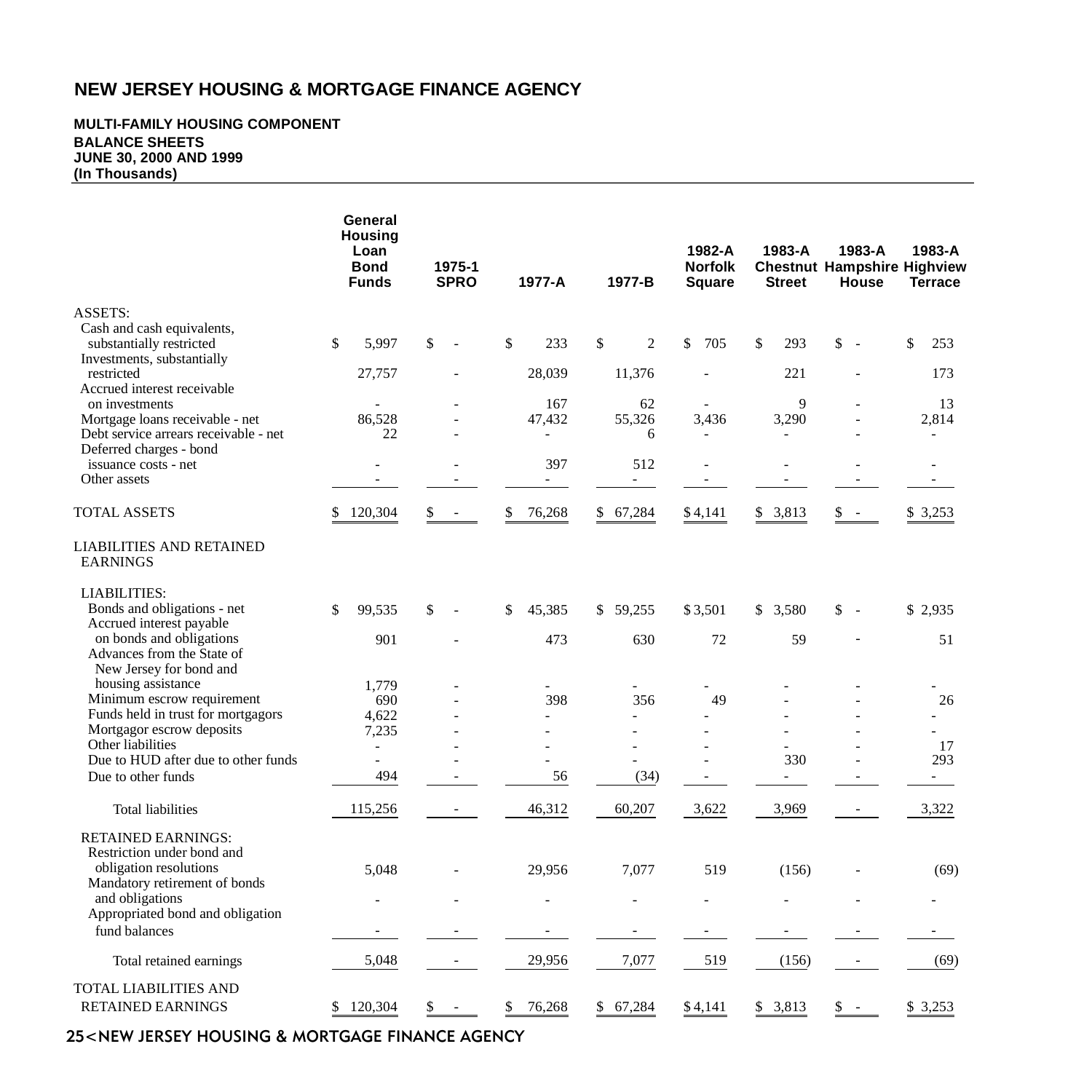| 1984-l<br>Corinthian<br><b>Terrace</b> | 1985-I<br>Roger<br>Gardens | <b>Housing</b><br>Revenue<br><b>Bonds</b>                        | 1991-l                                     | 1981-A&B,<br>1991-AS8<br>and<br>1992-AS8       | Rental<br><b>Housing</b><br>Revenue<br><b>Bonds</b> | 1992-A-D                                                  | 1992-l                           | 1995                                                     | 2000<br><b>Total</b><br>Multi-<br>family                  | 1999<br><b>Total</b><br>Multi-<br>family                                     |
|----------------------------------------|----------------------------|------------------------------------------------------------------|--------------------------------------------|------------------------------------------------|-----------------------------------------------------|-----------------------------------------------------------|----------------------------------|----------------------------------------------------------|-----------------------------------------------------------|------------------------------------------------------------------------------|
| \$                                     | \$<br>$\sim$               | \$<br>3,331                                                      | \$<br>$\overline{4}$                       | \$<br>1                                        | \$<br>77                                            | \$<br>21,347                                              | \$<br>$\overline{\phantom{a}}$   | \$<br>43,965                                             | \$<br>76,208                                              | \$<br>67,252                                                                 |
| 1,350                                  | 937                        | 857                                                              | 7,856                                      | 19,058                                         | 15,449                                              | 23,554                                                    | 53,882                           | 154,054                                                  | 344,563                                                   | 303,874                                                                      |
| 20<br>9,594                            | 14<br>5,039<br>÷           | 26<br>7,183<br>176                                               | 85<br>126,290                              | 204<br>64,385<br>745                           | 172<br>30,233<br>82                                 | 510<br>109,316<br>5                                       | 558<br>158,038<br>$\overline{a}$ | 2,731<br>339,588<br>115                                  | 4,571<br>1,048,492<br>1,151                               | 2,870<br>1,078,069<br>1,097                                                  |
| $\overline{\phantom{a}}$               | $\overline{\phantom{a}}$   | 72<br>$\sim$                                                     | $\overline{a}$<br>$\overline{\phantom{a}}$ | 690<br>$\sim$                                  | 604<br>$\overline{\phantom{a}}$                     | 1,187<br>$\sim$                                           | $\overline{\phantom{a}}$         | 3,607<br>179                                             | 7,069<br>179                                              | 7,090<br>177                                                                 |
| \$10,964                               | \$5,990                    | \$11,645                                                         | \$134,235                                  | \$85,083                                       | \$46,617                                            | 155,919<br>\$                                             | \$212,478                        | \$544,239                                                | \$1,482,233                                               | \$1,460,429                                                                  |
| \$9,505                                | \$5,015                    | 6,306<br>\$                                                      | \$132,615                                  | \$73,385                                       | \$40,048                                            | \$<br>115,505                                             | \$180,585                        | \$489,768                                                | \$1,266,923                                               | \$1,219,387                                                                  |
|                                        |                            | 57                                                               | 1,537                                      | 844                                            | 525                                                 | 1,309                                                     | 1,935                            | 7,271                                                    | 15,664                                                    | 13,149                                                                       |
|                                        |                            | $\frac{1}{2}$<br>180<br>$\,$ 8 $\,$<br>$\overline{7}$<br>٠<br>12 | $\overline{a}$<br>(28)<br>3                | $\overline{\phantom{a}}$<br>860<br>(501)<br>28 | 305<br>4,063<br>$\overline{c}$<br>1,048             | $\overline{\phantom{a}}$<br>1,144<br>L.<br>÷<br>66<br>393 | 1,791<br>$\overline{a}$<br>746   | 2,429<br>$\overline{\phantom{a}}$<br>1,056<br>÷<br>2,078 | 1,779<br>8,228<br>8,164<br>7,235<br>1,148<br>623<br>4,824 | 5,779<br>8,407<br>8,309<br>6,956<br>244<br>$\overline{\phantom{a}}$<br>4,519 |
| 9,505                                  | 5,015                      | 6,570                                                            | 134,127                                    | 74,616                                         | 45,991                                              | 118,417                                                   | 185,057                          | 502,602                                                  | 1,314,588                                                 | 1,266,750                                                                    |
|                                        |                            |                                                                  |                                            |                                                |                                                     |                                                           |                                  |                                                          |                                                           |                                                                              |
| 1,459                                  | 975                        | 5,075                                                            | 108                                        | 10,467                                         | 626                                                 | 37,502                                                    | 27,421                           | 41,637                                                   | 167,645                                                   | 191,544                                                                      |
| L.                                     | $\overline{a}$             |                                                                  |                                            |                                                |                                                     | L,                                                        |                                  | L                                                        | L.                                                        | 735                                                                          |
|                                        |                            |                                                                  |                                            |                                                |                                                     |                                                           |                                  |                                                          |                                                           | 1,400                                                                        |
| 1,459                                  | 975                        | 5,075                                                            | 108                                        | 10,467                                         | 626                                                 | 37,502                                                    | 27,421                           | 41,637                                                   | 167,645                                                   | 193,679                                                                      |
| \$10,964                               | \$5,990                    | \$11,645                                                         | \$134,235                                  | \$ 85,083                                      | \$46,617                                            | \$155,919                                                 | \$212,478                        | \$544,239                                                | \$1,482,233                                               | \$1,460,429                                                                  |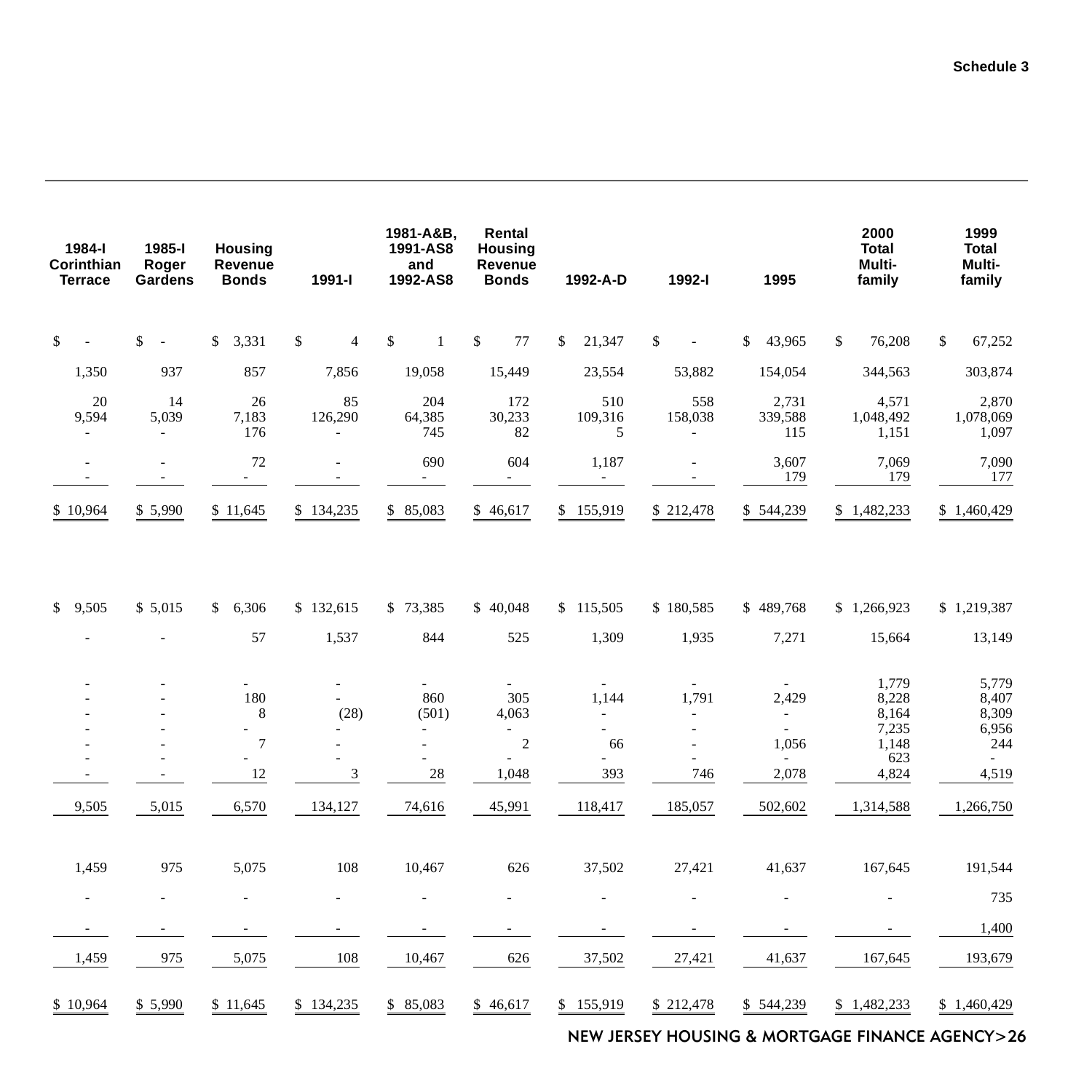**MULTI-FAMILY HOUSING COMPONENT INCOME STATEMENT YEARS ENDED JUNE 30, 2000 AND 1999 (In Thousands)**

|                                                                                       | General<br><b>Housing</b><br>Loan<br><b>Bond</b><br><b>Funds</b> | 1975-1<br><b>SPRO</b>          | 1977-A                   | 1977-B        | 1982-A<br><b>Norfolk</b><br>Square | 1983-A<br>11(b)<br><b>Chestnut</b><br><b>Street</b> | 1983-A<br>Hampshire | 1983-A<br>11(b)<br><b>Highview</b><br><b>Terrace</b> |
|---------------------------------------------------------------------------------------|------------------------------------------------------------------|--------------------------------|--------------------------|---------------|------------------------------------|-----------------------------------------------------|---------------------|------------------------------------------------------|
| Revenues:<br>Interest income:<br>Mortgage loans                                       | \$5,097                                                          | \$3,429                        | \$ 3,090                 | \$3,660       | \$442                              | 336<br>\$                                           | \$<br>727           | \$<br>293                                            |
| Investments                                                                           | 635                                                              | 1,616                          | 1,510                    | 787           | 38                                 | (293)                                               | (1,098)             | (253)                                                |
| Total interest income                                                                 | 5.732                                                            | 5.045                          | 4,600                    | 4,447         | 480                                | 43                                                  | (371)               | 40                                                   |
| Fees and charges<br>Other income - net                                                | 1,018<br>85                                                      | 191<br>L.                      | 321<br>$\overline{a}$    | 183<br>L.     |                                    |                                                     |                     |                                                      |
| Unrealized appreciation in investment<br>securities                                   | 60                                                               | (288)                          | 18                       | (150)         |                                    | (12)                                                | 124                 |                                                      |
| Total revenues                                                                        | 6,895                                                            | 4,948                          | 4,939                    | 4,480         | 480                                | 31                                                  | (247)               | 40                                                   |
| Expenses:<br>Interest                                                                 | 5,463                                                            | 3,144                          | 2,856                    | 3,847         | 440                                | 359                                                 | 371                 | 306                                                  |
| Insurance costs                                                                       |                                                                  |                                | $\blacksquare$           | ÷,            |                                    |                                                     |                     |                                                      |
| Services fees and other                                                               |                                                                  |                                | L.                       | $\bar{a}$     |                                    |                                                     |                     |                                                      |
| Salaries and related benefits<br>Professional services and                            | 707                                                              | 185                            | 151                      | 156           | ÷                                  |                                                     |                     |                                                      |
| financing costs<br>General and administrative                                         | 138                                                              | 51                             | 36                       | 39            |                                    |                                                     |                     |                                                      |
| expenses<br>Provision for loan losses                                                 | 238<br>82                                                        | 64<br>(6)                      | 242<br>÷.                | 1.129<br>(16) | $\sim$                             | $\mathbf{1}$<br>÷                                   | $\mathbf{1}$<br>÷   | ÷.                                                   |
| Total expenses                                                                        | 6,628                                                            | 3,438                          | 3,285                    | 5,155         | 440                                | 360                                                 | 372                 | 306                                                  |
| Operating income (loss)<br>before extraordinary item                                  | 267                                                              | 1,510                          | 1,654                    | (675)         | 40                                 | (329)                                               | (619)               | (266)                                                |
| Extraordinary item - loss on early<br>extinguishment of debt                          | ٠                                                                | (861)                          |                          |               |                                    |                                                     |                     |                                                      |
| Operating income (loss) after<br>extraordinary item and<br>before operating transfers | 267                                                              | 649                            | 1,654                    | (675)         | 40                                 | (329)                                               | (619)               | (266)                                                |
|                                                                                       |                                                                  |                                |                          |               |                                    |                                                     |                     |                                                      |
| Operating transfers - net                                                             | 8                                                                | (28,982)                       | $\overline{\phantom{a}}$ | 9             |                                    |                                                     | 1                   |                                                      |
| Net income (loss)                                                                     | 275                                                              | (28, 333)                      | 1,654                    | (666)         | 40                                 | (329)                                               | (618)               | (266)                                                |
| RETAINED EARNINGS.<br><b>BEGINNING OF YEAR</b>                                        | 4,773                                                            | 28,333                         | 28,302                   | 7,743         | 479                                | 173                                                 | 618                 | 197                                                  |
| RETAINED EARNINGS,<br><b>END OF YEAR</b>                                              | \$5,048                                                          | \$<br>$\overline{\phantom{a}}$ | \$29,956                 | \$7,077       | \$519                              | \$<br>(156)                                         | \$                  | \$<br>(69)                                           |